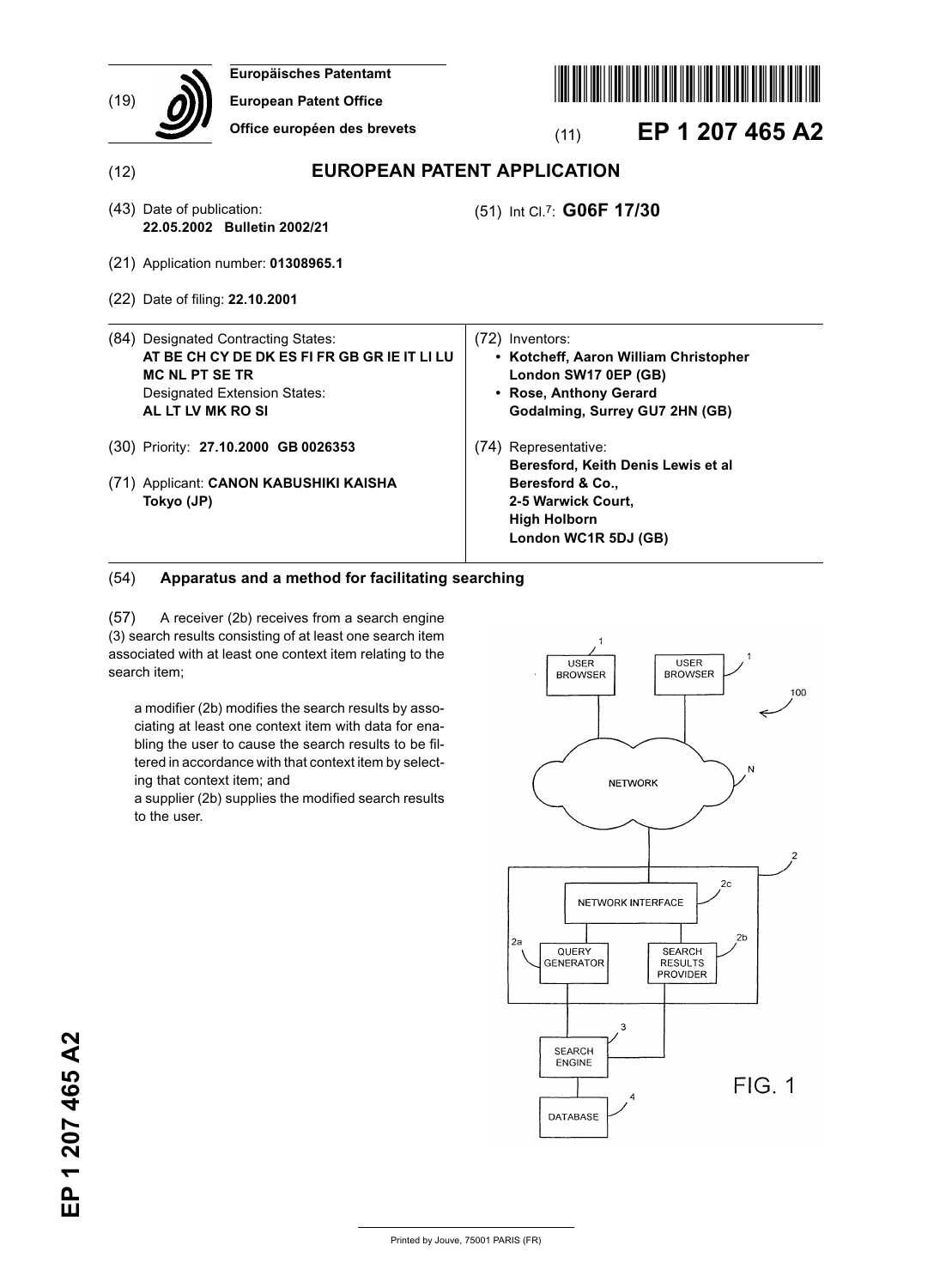#### **Description**

**[0001]** This invention relates to apparatus and a method for facilitating searching, in particular to apparatus and a method for providing an interface that enables a user to refine the results of a search.

- *5* **[0002]** Most information retrieval systems such as web-based search engines that enable retrieval over the Internet are quite good at finding information but poor at presenting the results to the user. Typically, the results are presented as a simple list of documents or document headers with hyperlink connections to the URLs at which the actual documents can be found. Sometimes, the results lists will also include a relevance score for each document and the documents may be ordered by their relevance scores. A few web-based search engines attempt to improve on this by, for
- *10* example, grouping pages from the same site together. It is, however, difficult for users to make effective use of such a list of documents because the list does not show how the documents are related to one another or to the original search query.

**[0003]** Our co-pending EP-A-1033662 (corresponding to US Application Serial No. 09/511447) describes a natural language search method and apparatus that enables the results of a search to be presented in context so that a user can understand the results of the search more easily.

- **[0004]** It is an aim of the present invention to provide apparatus and a method for presenting the results of a search to a user that provides the search results in context and, in addition, assists the user in further refining the search.
- **[0005]** In one aspect the present invention provides apparatus for presenting a user with search results, wherein the apparatus comprises means for receiving from searching apparatus search results including contextual information
- *20* for each search result,

means for presenting the search results to the user;

means for instructing the search engine to conduct a further search when a user selects contextual information associated with a search result; and

*25* means for presenting the results of the further search to the user.

**[0006]** In an embodiment, the present invention provides a user interface to the searching apparatus described in EP-A-1033662 (corresponding to US Application Serial No. 09/511447, the whole contents of which are hereby incorporated by reference).

*30* **[0007]** In an embodiment, each search result is associated with at least one set of contextual information and each set of contextual information is associated with data for enabling refinement of the search results so as to include only the search results having that contextual information when the user selects that contextual information. **[0008]** In an embodiment, the apparatus may be arranged to instruct the searching apparatus to carry out a refined

*35* search on the basis of the selected contextual information. In another embodiment, the apparatus may be arranged

- to filter the results of a search carried out by the searching apparatus in accordance with the contextual information. **[0009]** Embodiments of the present invention will now be described, by way of example, with reference to the accompanying drawings, in which:
	- Figure 1 shows a functional block diagram of a network system for enabling a user to conduct a search;
- *40*

*15*

Figure 2 shows a block diagram of a computer system suitable for forming a user browser shown in Figure 1;

Figure 3 shows a block diagram of a computer system suitable for forming a search interface apparatus 2 or search engine 3 shown in Figure 1;

#### *45*

Figure 4 shows a functional block diagram of the search engine shown in Figure 1;

Figures 5 to 8 show flow charts for illustrating the carrying out of a search on the system shown in Figure 1;

*50* Figure 9 shows a schematic block diagram for illustrating the contents of a database of the system shown in Figure 1;

Figures 10a and 10b show flow charts for illustrating in greater detail steps carried out by search interface apparatus shown in Figure 1 when a search is instructed by a user;

*55*

Figures 11a to 11c show flow charts for illustrating in greater detail steps carried out by the search interface apparatus upon receipt of search results from the search engine;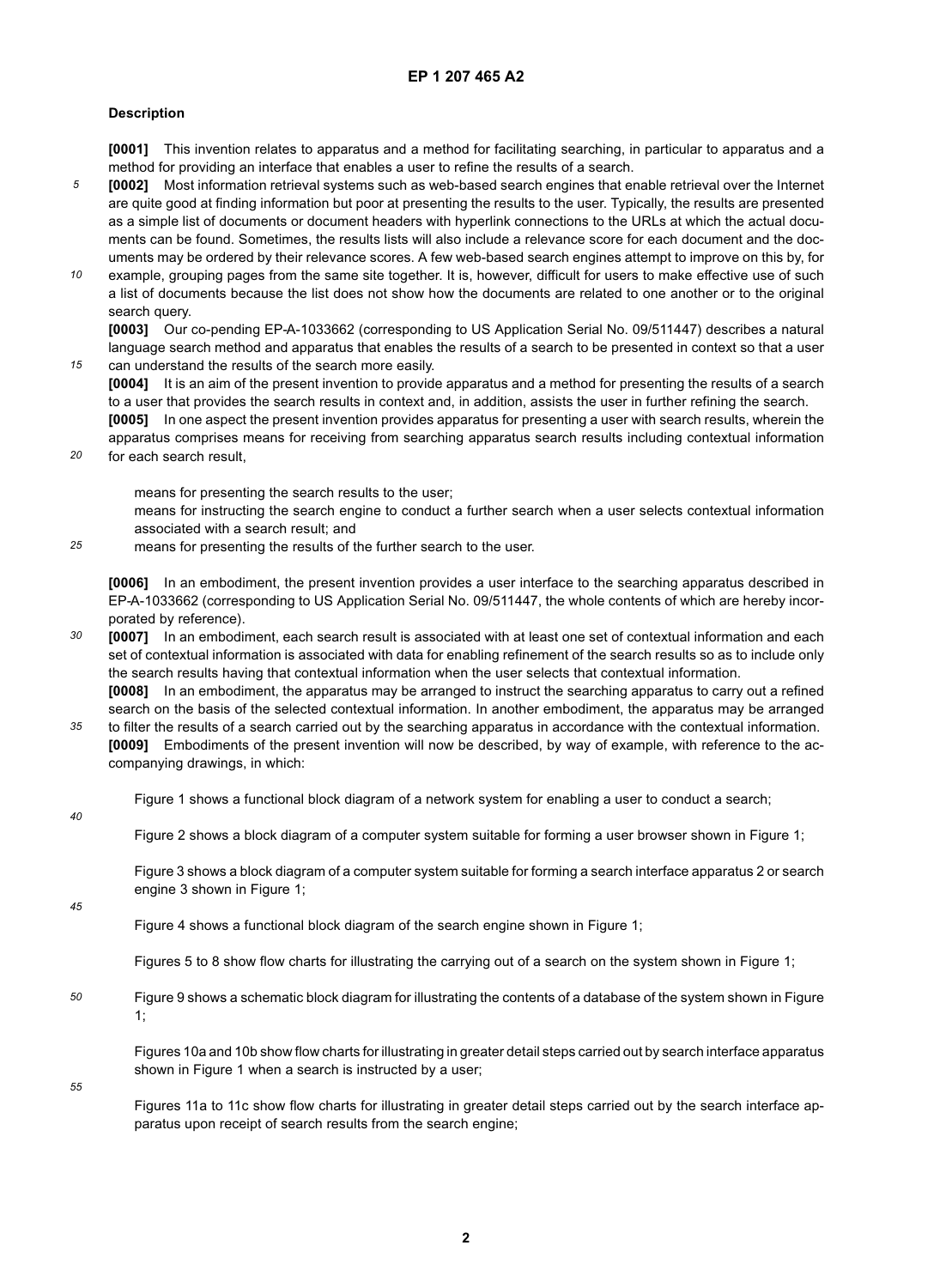Figure 12 shows an example of a search input screen that may be displayed to a user to enable a user to instruct a search;

Figure 13 shows an example of a screen that may be displayed to a user showing the results of a search in an image mode;

Figure 14 shows an example of a screen that may be displayed to a user to show the results of a search in a context mode;

*10* Figure 15 shows an example of a screen that may be displayed to a user showing the results of a search filtered in accordance with context information;

Figure 16 shows an example of a screen that may displayed to a user to show the search results shown in Figure 15 further refined in accordance with further context information; and

*15*

*5*

Figure 17 shows the screen that may be displayed to a user to show the search results shown in Figure 16 further refined by further context information.

*20* **[0010]** Referring now to the drawings, Figure 1 shows by way of a block diagram a system 100 in which one or more user browsers 1 (two are shown although there may be only one or many more) are coupled via a network N and a search interface apparatus 2 to a search engine 3 which is itself coupled to a database 4.

**[0011]** The network N may be the Internet or an Intranet or may be a local area network (LAN) or wide area network (WAN) and the user browsers 1, search interface apparatus 2, search engine 3 and database 4 may be physically located within the same or different buildings. In this regard, it will be appreciated that the search engine 3 may be

- *25* connected to the search interface apparatus 2 via the network N or a different network and that, similarly, the database store may be directly connected to the search engine 3 or may be connected to the search engine 3 via the network N or a different network. It will, of course, be understood that, as used herein, the word "network" does not necessarily imply the use of any known or standard networking system or protocol and that the network N may be any arrangement which enables communication between the user browser and the search interface apparatus.
- *30 35* **[0012]** Figure 2 shows a block diagram of a typical computer system 1a that may form a user browser 1. The computer system may be, for example, a personal computer, a portable computer or work station or the like and comprises a central processor unit (CPU) 11 with associated memory (ROM and/or RAM) 12, a hard disk drive 16, a removable disk drive (RDD) 13 for receiving a removable storage medium or disk (RD) 13a, a display 15 for displaying information to a user, a user interface 14 such as a keyboard and/or pointing device such as a mouse for enabling a user to input
- instructions to the CPU 11, and a communications interface 17 for enabling communication over the network N. **[0013]** Figure 3 shows a block diagram of a computer system 1b suitable for forming a search system comprising the search interface apparatus 2, the search engine 3 and the database 4. As shown, the computer system comprises a CPU 21 having associated memory (ROM and/or RAM) 22, a hard disk drive 26, a communications interface 27 for communicating with user browsers 1 over the network N and a data store 4a for providing the database 4. As shown
- *40* in Figure 3, the computer system may also have a user interface 24 and display 25 for enabling a systems operator to communicate with the CPU 21 to, for example, to configure the computer system to provide the searching system. The computer system 21 may also include a removable disk disk drive (RDD) 23 for receiving a removable disk (RD) 23a for enabling data and/or processor implementable instructions to be downloaded from a removable disk such as, for example, a floppy disk or optical storage medium such as a CD ROM, DVD disk or the like. The computer system
- *45* shown in Figure 3 may also be configurable by processor implementable instructions and/or data supplied as a signal S via, for example, communications interface 27 from another computer system. **[0014]** The computer system shown in Figure 3 may thus be programmed or configured to provide the searching
	- system shown in Figure 1 by program instructions and/or data supplied in at least one of two ways;
- *50* 1. as a signal S supplied over the network N; and
	- 2. carried by a removable disk or data storage medium (RD).

**[0015]** Program instructions and data will, of course, be stored on the hard disk drive 26 and/or in the memory 22 in known manner.

*55* **[0016]** The computer system 1a shown in Figure 2 is configured as a user browser by conventional program instructions which may be supplied on a removable storage medium and/or as a signal over the communications interface 17. Typically a user browser 1 may be configured to implement the Netscape web browser or Microsoft Internet Explorer web browser.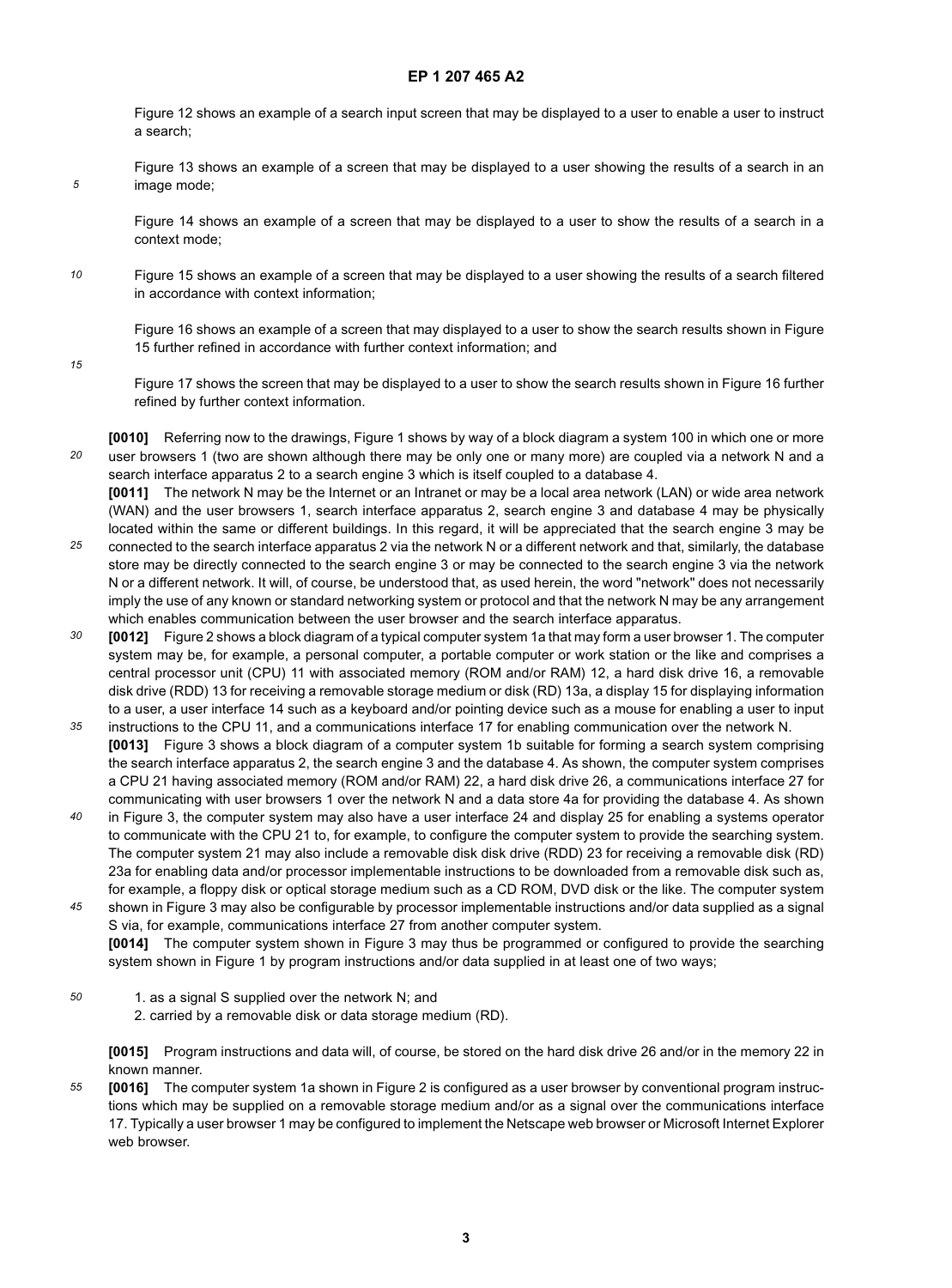**[0017]** Figure 4 shows a block diagram for illustrating the functional components of the search engine 3 provided by the computer system shown in Figure 3 when programmed by processor implementable instructions. The search engine 3 has the same functional components as the search engine shown in Figure 1 of EP-A-1033662 (corresponding to US Application Serial No. 09/511447 the whole contents of which are hereby incorporated by reference) with exception

*5* that the interface 1 shown in Figure 1 of EP-A-1033662 is replaced by the communications interface 31 which is arranged to receive, over the network N, input search queries from a user browser 1 and to provide, over the network N, search results to a user browser 1.

**[0018]** A parser 32 is coupled to the communications interface 31 and to the database 4 so as to parse input search queries and information from the database 4 to generate semantic and syntactic information. As set out in EP-A-

- *10* 1033662, the parser may be of any form. For example, the parser may be a dependency parser which parses natural language to generate meaning data which comprises meaning representations for words and links indicating which meaning representation modifies another meaning representation. Examples of dependency parsers are disclosed in GB-A-2269923, EP-A-0737928, a paper by T Järvinen and P Tapanainen entitled "A Dependency Parser for English" (Technical Report No. TR-1, Department of General Linguistics, University of Helsinki, March 1997), and a paper by
- *15* P Tapanainen and T Järvinen entitled "A Non-Projective Dependency Parser" (Proceedings of the 5th Conference on Applied Natural Language Processing, Washington DC, April 1997, Association for Computational Linguistics). As another possibility, the finite state parser implementing a dependency parser technique described in the applicants copending application EP-A-1033663 (corresponding to US Application Serial No. 09/511385 the whole contents of which are hereby incorporated by reference) may be used.
- *20* **[0019]** The parser 32 is thus arranged to generate two sets of parsed data which are passed to a matching engine 33 which performs matching using both semantic and syntactic information from the parser 32. Matching to provide a full set of semantic relationships between words is described in the applicants co-pending EP-A-0992919 (corresponding to US Application Serial No. 09/400872 the whole contents of which are hereby incorporated by reference). **[0020]** A context generation engine 34 is coupled to the matching engine 33 to generate context data for the matched
- *25* data in accordance with linguistic relationship data stored in a linguistic relationship data storage device 35. The output of the context generation engine 34 is supplied to a context gathering engine 36 which is arranged to receive the context data from the context generation engine 34 and to pass the search results and context data to the communications interface 31 for supply to the browser 1 of the user who requested the search over the network N.
- *30* **[0021]** The carrying out of a search on the system 100 shown in Figure 1 will now be described in overview with reference to Figures 5 to 8.

**[0022]** In order to initiate a search, a user connects to his Internet service provider in usual manner and then enters the appropriate URL to enable connection to the web server providing the searching interface apparatus 2 via the network N. When a log on request is received via a network interface 2c of the web server 2 from a user browser 1 at step S1 in Figure 5 the web server 2 forwards, at step S2 in Figure 5, a search query entry page to the user browser

- *35* 1 over the network N to cause a search query entry screen to be displayed on the display 15 of the user browser 1. **[0023]** Figure 6 shows the steps that are then carried out by the user browser 1. Thus, when at step S3 in Figure 6 the user browser 1 determines that the user has entered a search request in the search query entry screen, then, at step S4, the user browser generates, in conventional manner, a URL consisting of the URL of the web server 2 and incorporating the search details entered by the user at step S4 and then at step S5 submits the URL to the network N.
- *40* Communication over the network is, in this embodiment, in accordance with standard Internet protocols and the search query provided by the user browser 1 is formulated in HTML (hypertext markup language). When at step S6 in Figure 7a the web server 2 receives the URL incorporating the users search request, a search query generator 2a of the web server 2 extracts the search request from the URL and runs a CGI script to formulate the search query as an XML (extendable Markup Language) document for supply to the search engine 3 at step S7. The query generator 2a then
- *45* forwards the search request as an XML document to the search engine at step S8 in Figure 7a. In this example, the connection between the query generator 2a and the search engine 3 is via a TCP/IP socket. **[0024]** When at step S9 in Figure 7b, the web server 2 receives an XML document from the search engine 3 providing the results of the requested search, then at step S10, a search results provider 2b of the web server 2 processes the search results for supply to the user browser 1 at step S10 as will be described in greater detail below and then, at
- *50* step S11, forwards the search results as an HTML (Hyper Text Markup Language) document to the user browser 1 over the network N.

**[0025]** When at step S12 in Figure 8, the user browser 1 receives, via the network N, a web page containing the search results, then, at step S13, the user browser 1 displays the received web page to the user showing the search results.

*55* **[0026]** The searching procedure will now be described in detail for the case where the database to be searched is a database of images each associated with meta data defining a caption describing that image.

**[0027]** Figure 9 shows very schematically the structure of the database. As shown, the database 4 comprises a first store 41 of database items in the form of images 44 each associated with an image ID 42 and meta data 43 defining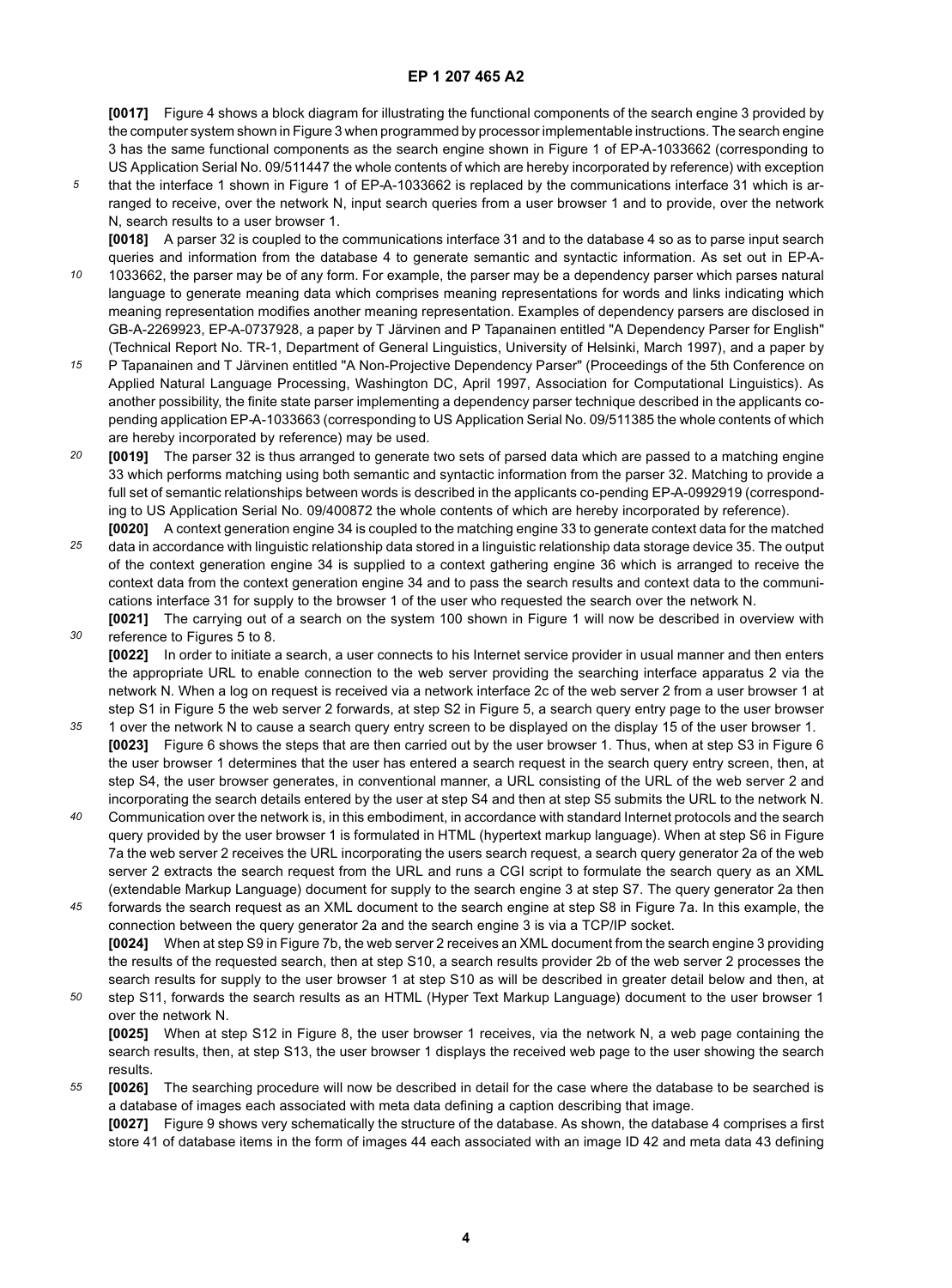the corresponding caption. As shown in Figure 9, the database 4 also includes a second store 45 in which each image ID 42 is associated with a thumbnail image 47 of the corresponding image.

**[0028]** In order to submit a search query to the search engine 3 to search in the database 4, the user will initially log on to the web server in a conventional manner by inputting the URL of the web server 2. This URL will have the format:

*5*

#### http://xxxx.com

*10*

where "xxxx.com" represents the address of the web server 2. It will be appreciated that "xxxx" is not intended to represent an actual website address.

**[0029]** As set out above with reference to Figure 5, when a log on request is received from a user browser, the web server 2 forwards to the user browser a search query entry web page. Figure 12 shows a screen 50 displaying an

- *15* example of such a search query entry page. The screen 50 provides a window 51 into which a user can input a search query using the keyboard of the user interface 14. To assist the user, an example 56 ("camera with lens") of a possible search query is given below the window to show the search query format. The screen 50 also has radio buttons 51 and 52 for enabling a context mode and an images mode of search results presentation to be selected together with a help button 55 providing, in known manner, a hyperlink to on-line help and a search button 54 for initiating a search
- *20* in accordance with the search query input to the window 51. **[0030]** When the user browser 1 determines at step S3 in Figure 6 that the user has clicked on the search button 54 to initiate the search, then at step S4 the user browser 1 generates from the web page in known manner a URL incorporating the search details entered by the user and specifying whether the user has selected the context or images mode of search result presentation by activating either the radio button 52 or the radio button 53.
- *25* **[0031]** To give an example, where the user enters as the search query "boats on the sea" and activates the images radio button 53, then the user browser 1 will generate the following URL:

*30*

*55*

http://xxxx.com?rtype=images&query=boats%20o

#### n%20the%20sea&type=image

- *35* in which "xxxx.com" represents the base URL of the web server 2 and the form data after the base URL are a set of key/value pairs separated by "&" in conventional manner. The first key "rtype" indicates whether the radio button 52 or the radio button 53 has been selected with, in the above example, the radio button 53 selecting the images mode of results presentation having been selected. The second key "query" specifies the search query present in the window 51, in this case "boats+on+the+sea" (where the %20 sequences have been transformed into their character equiva-
- *40* lents) and the final key "type" specifies the format of the results with the type being "image" when the radio button 53 is selected and the type being "context" when the radio button 52 is selected. As will be explained below, in this embodiment, a further results format consisting of a presentation of a single image is provided to enable a user to view on a larger scale an image selected from the images included in the search results.
- *45* **[0032]** The step S4 in Figure 6 of generating a URL incorporating the search details entered by a user will now be described in greater detail with reference to Figure 10a for the case where the user enters the search query "mountains" in the window 51. Thus, at step S41, the browser 1 determines whether context or images mode of presentation of search results has been selected by checking whether the radio button 52 or the radio button 53 has been activated. If the radio button 53 is activated, then the answer at step S42 is yes and at step S43 the browser 1 generates a URL having a query key determined by the search query input by the user into the window 51 and a last key of type images.
- *50* In this example, the URL would have the form:

#### http://xxxx.com?rtype=images&query

=mountains&type=image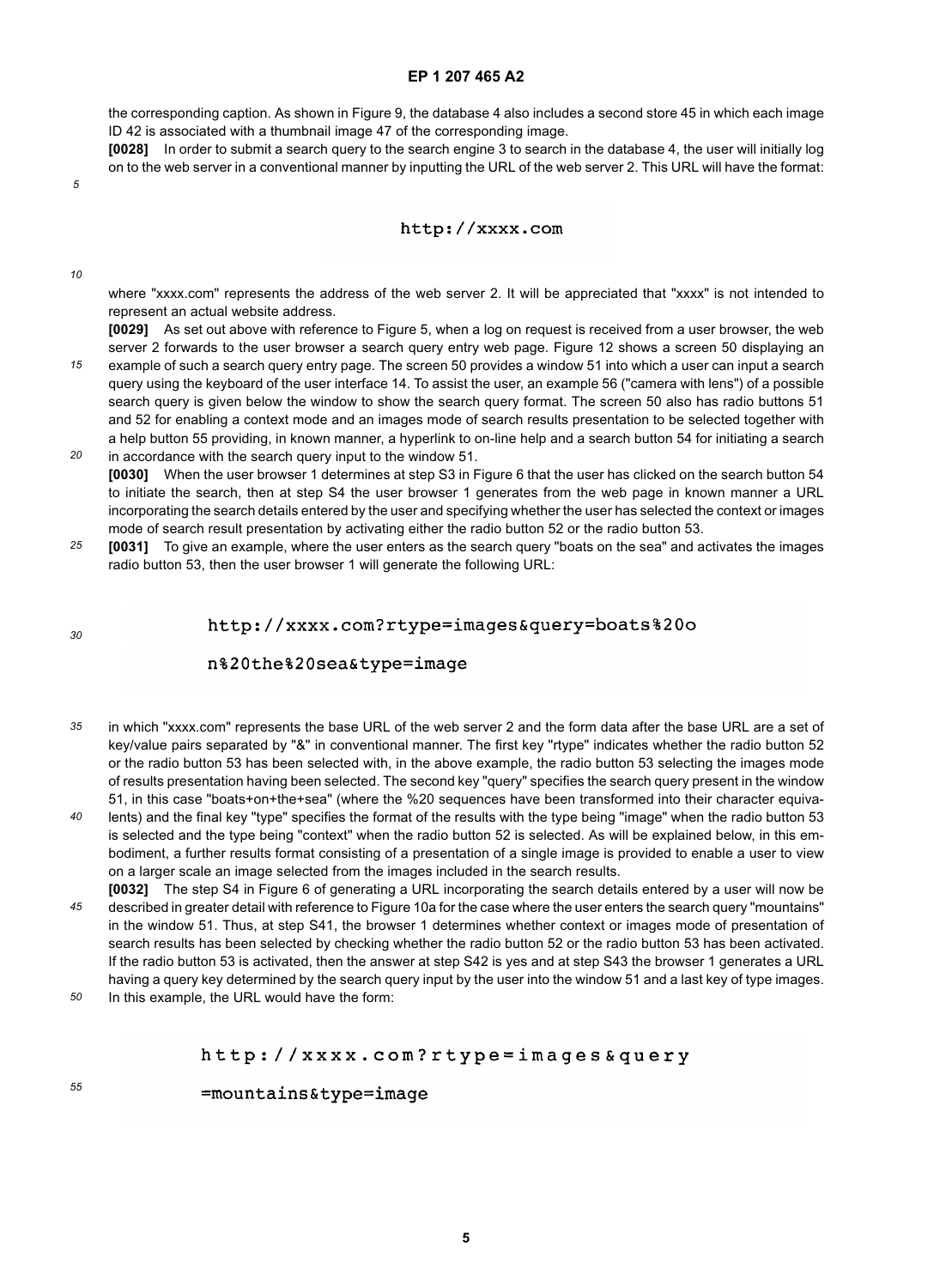**[0033]** If, however, the answer at step S42 is no, then at step S44 the browser 1 generates a URL having as the second key a query defined by the users search request in the window 51 and a last key of type context. Thus, in this case the URL would have the form:

*5*

#### http://xxxx.com?rtype=context&query

#### =mountains&type=context

*10*

**[0034]** The URL is then submitted to the network as described above with reference to step S5 of Figure 6. After the web server 2 has received the URL from the user browser at step S6 in Figure 7a, the query generator 2a decodes the URL and formats a search request in the form of an XML document by running a CGI script as described above.

*15* In this embodiment, the XML document will have the format:

| <ce></ce> |                      |  |
|-----------|----------------------|--|
|           | $<$ g> query $<$ /g> |  |
|           |                      |  |

*25*

*30*

*20*

**[0035]** Thus in the particular example given above, the XML search query document will have the format:

 $<$ ce> <q> mountains </q>  $\langle$ /ce>

*35* **[0036]** The XML search query document is then forwarded to the search engine 3 via the TCP/IP socket at step S8 in Figure 7a.

**[0037]** The search engine 3 then conducts the search as described in EP-A-1033662 with reference to Figures 3 to 5 of EP-A-1033662. Thus, in brief, the parser 32 parses the input search query. Then for each set of caption or meta data in turn, the parser 32 parses the caption data, the matching engine 33 matches the parser search query to the parsed caption data and generates matched data. If there are any matched words, then the context generation engine

- *40* 34 generates context data for that caption data by selecting the unmatched words in the caption data in turn and determining for each unmatched word whether the unmatched word is at the end of a path defined in the path rules. If the unmatched word is in a valid phrase, then the context generation engine 34 finds the smallest valid phrase containing the unmatched word, adds the phrase to memory referenced to the matched word and repeats this process until the context generation engine 34 has processed all of the unmatched words for the set of context data. Then the
- *45* context gathering engine 36 carries out the steps set out in Figure 5 of EP-A-1033662 to group the data accordingly and supplies to the communications interface 31 search results in which each search item or result matching the search request input into the window 51 by the user is listed together with its related context data. **[0038]** It will, of course, be appreciated that, as set out in EP-A-1033662, the matching process (which is described

*50* in greater detail in EP-A-0992919) uses semantic broadening so that a matching word need not be the same word but could be a word having a similar meaning. For example, the word "boys" may be considered a good match for the word "children".

**[0039]** The search results are supplied via the search engine 3 to the search results provider 2b as an XML document having the format given below.

*55*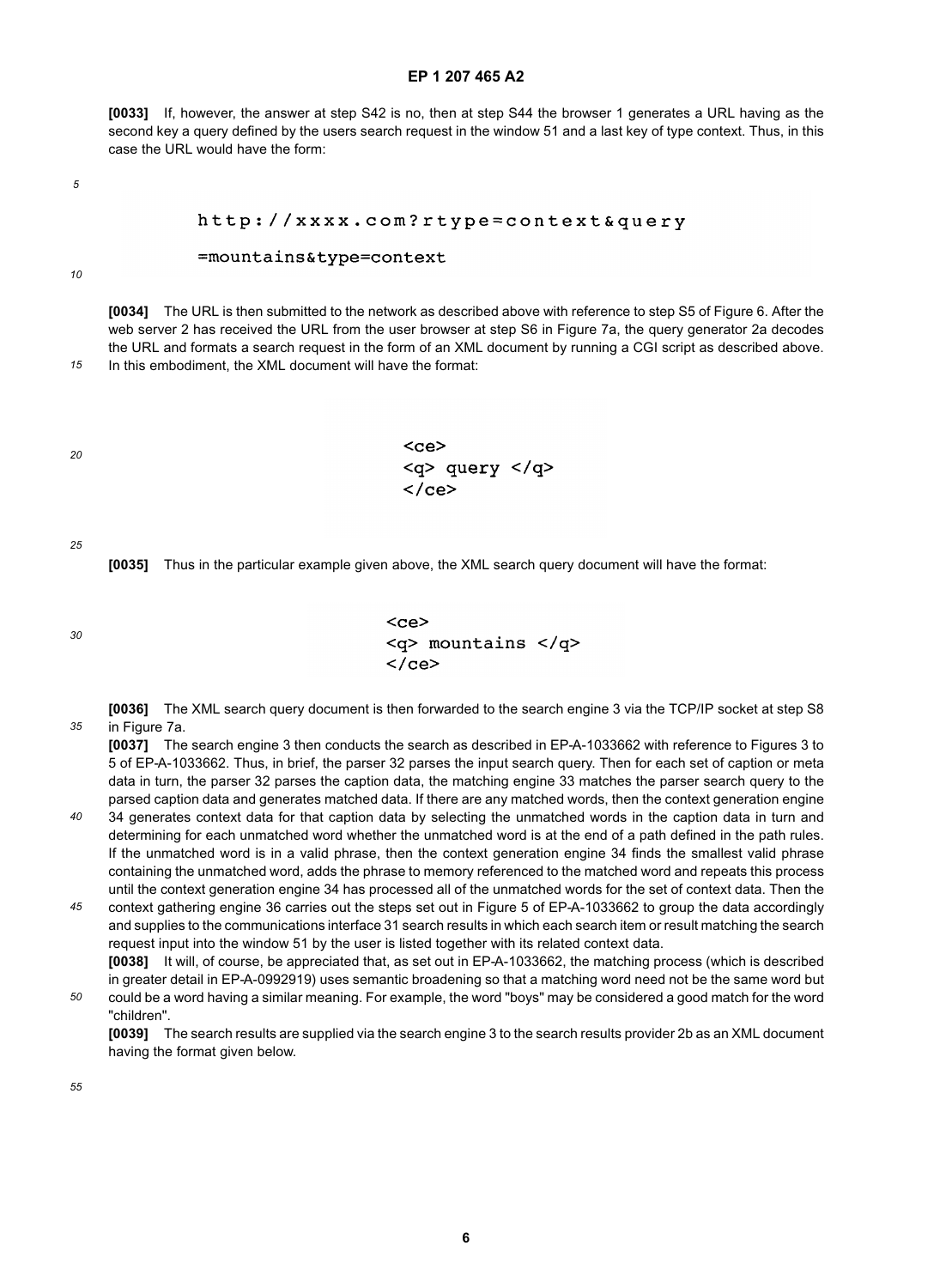|    | $<$ body $>$                                            |
|----|---------------------------------------------------------|
|    | <cedis></cedis>                                         |
| 5  | $\leq c$ 1 12/img0021.jpg>snowy mountains above a lake. |
|    | <context>mountains=snowy</context>                      |
|    | <context>above=</context>                               |
|    | <context>lake=blue</context>                            |
| 10 | $\langle$ /c>                                           |
|    |                                                         |
|    |                                                         |
|    | .                                                       |
| 15 | $\langle$ /cedis $\rangle$                              |
|    |                                                         |
|    |                                                         |

**[0040]** For the sake of simplicity, only one search result is shown above with the ellipsis indicating that further search results will normally be included within the body of the document.

**[0041]** Each search result consists of an image ID for the thumbnail image corresponding to the image identified in the search followed by its corresponding caption or meta data, in this case:

*25*

*20*

<c 1 12/img0021.jpg>snowy mountains above a lake.

- *30* followed by a set of context data extracted by the search engine 3, in this case the context "snowy" for the word "mountains" and the context "blue" for the word "lake".
	- **[0042]** The search results provider 2b then processes the search results for supply to the user browser at step S10 in Figure 7b. This process is shown in greater detail in Figure 11.

**[0043]** Thus, at step S100, the search result provider 2b determines whether the URL containing the original search request specified presentation of the search results in the images or context mode.

*35* **[0044]** When it is determined at step S101 that the images mode was selected, then, at step S102, the search results provider 2b generates an HTML document for providing a web page incorporating, for each search result, the corresponding thumbnail image provided by the database 4 and the corresponding caption.

*40* **[0045]** If, however, the search results provider 2b determines that the URL specified the context mode at step S103, then the search results provider 2b generates, at step S105, an HTML document representing a web page in which the search results are grouped according to context and each context item is associated with thumbnail images provided by the database 4 for the stored images whose captions include that context item.

**[0046]** The search results are then forwarded to the user browser 1 which, as set out in Figure 8, receives the HTML web page and displays the received page to the user at step S13.

- *45* **[0047]** Figure 13 shows an example of a web page of screen 60 displayed to the user where the user selected presentation of the search result in the images mode. As can be seen from Figure 13, the screen 60 includes a set of seven search items each of which consists of a thumbnail image 63 and an associated caption 62. It will, of course, be appreciated that these are only examples and that many more or different search items may be retrieved depending upon the content of the database. Also, for the sake of simplicity, the thumbnail images 63 are shown blank in Figure 13. **[0048]** Figure 13 also includes a button "show as context" 61 which enables the user to be presented with the search
- *50 55* results sorted by context. If the user clicks on the "show as context" button 61, then the browser 1 will resubmit the search query to the web server 2 over the network N with a modified URL specifying the same search query but specifying that the context presentation mode is required as described above with reference to step S44 in Figure 10a. **[0049]** Where the button 61 in Figure 13 is clicked or the user initially selected the context mode, then, as explained above, the search results provider 2b will group the search results in accordance with the determined context items
- and supply an HTML document or web page over the network N to the user browser 1. **[0050]** Figure 14 shows an example of a screen 70 that may be displayed to a user. Again, it will be appreciated that the actual content of the screen will depend upon the content of the database 4. The screen 70 provides three columns 66, 67 and 68 headed "matched word", "context" and "images" respectively. The search query entered in the window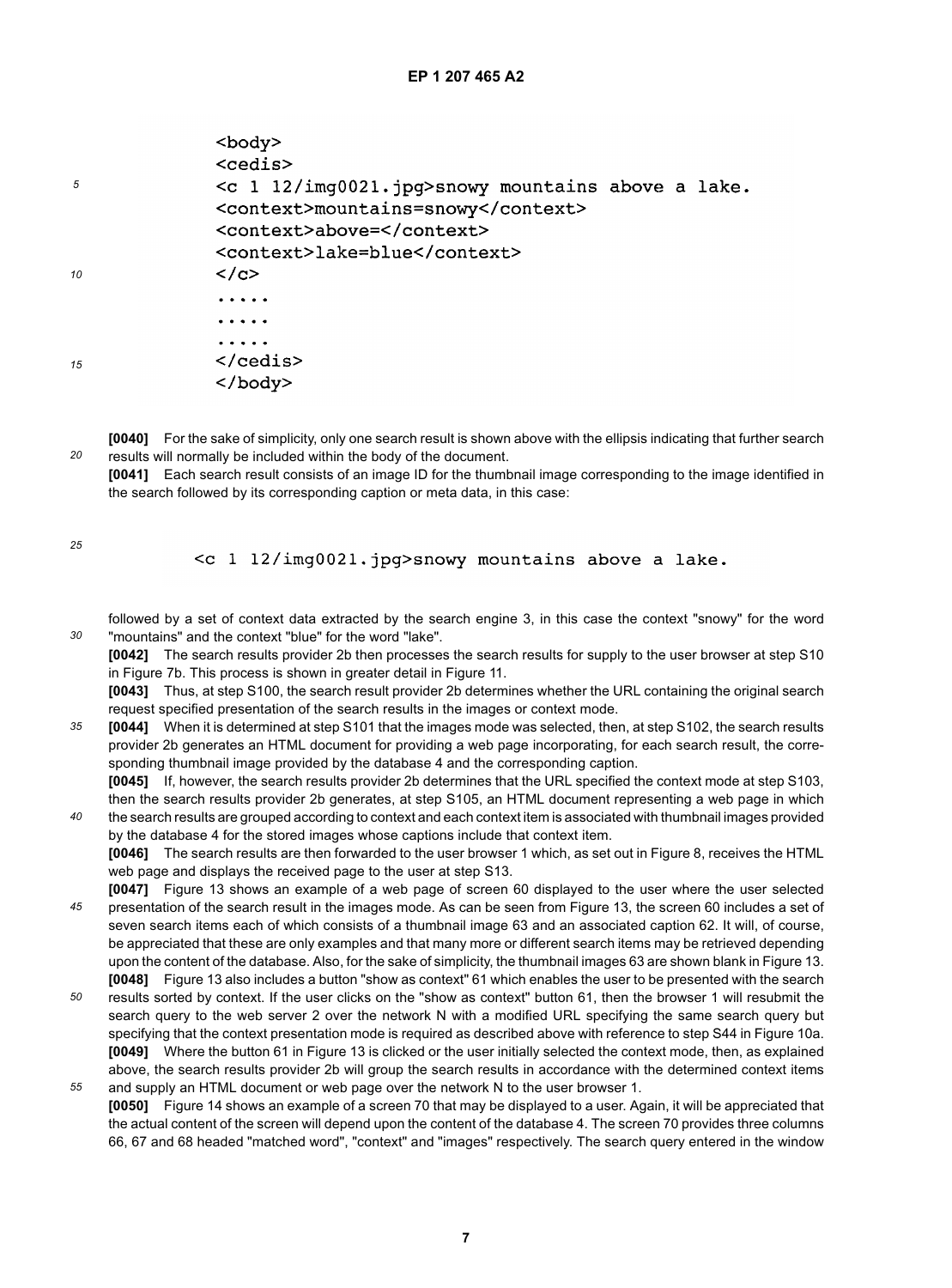51 by the user is given as the matched word and the context items representing the contexts extracted by the context generation engine are listed in the column headed "context". Each context item is associated with one or more thumbnail images 69. Thus, for example, the context item "above a lake" is associated with a large number of thumbnail images each of which has a caption which includes a semantic match for the word "mountain" and also includes the context

- *5* item "above a lake". It will, of course, be appreciated that, because the thumbnail images are grouped according to context, the same image may occur for one or more context items, so that, for example, an image whose caption reads "snowy mountains above a lake against a blue sky" would occur against the context item "above a lake", the context item "against a blue sky" and the context item "snowy".
- *10 15* **[0051]** The searching, context extraction and presentation of the search results to the user as so far described is similar to that described in EP-A-1033662. However, in accordance with the present invention, when presented in the context mode of presentation, the search results do not simply present the context item or items for the associated images. Rather, each context item represents a hyperlink as represented by the underlining in Figure 14. Thus in accordance with the present invention, when step S102 is carried out, the search results provider 2b determines whether, for any image, a context item is associated with further context items, that is the caption for at least one image having that context item also has at least one other context item. This is shown in Figure 11c.
- **[0052]** Thus at step S109 in Figure 11c the search results provider 2b selects a first context item and determines at step S110 whether any image having that context item also is associated with another context item. If the answer is yes then the search results provider 2b associates a hyperlink with that context item at step S111.
- *20* **[0053]** The search results provider 2b then checks at step S112 whether there are any other context items to be checked and repeats steps S109 to S112 until the answer at step S112 is no. Thus each context item that is associated with at least one image having further context is associated with a corresponding hyperlink which is included by the search results provider 2b in the HTML document generated at step S102 in Figure 11a. When the user receives on the display of his user browser the search results presented in context mode, the user may, as will be described below, further refine his search by selecting a particular context item to activate the corresponding hyperlink.
- *25* **[0054]** As set out in Figure 10b, when the browser 1 determines at step S45 that a context item has been selected, then at step S46 the browser 1 generates a URL in accordance with the hyperlink associated with the context item. This URL is based on the URL generated for the original search request but modified to include a third key "select" which specifies a context filter specifying the context item selected by the user. Where, for example, the context item selected by the user is "against a blue sky" in Figure 14 then the URL will have the form:

*30*

*35*

## http://xxxx.com?rtype=context&query=

mountains&select=mountains%3a%3aagainst+a+

#### blue+sky&type=context

*40* where %3a represents a colon.

> **[0055]** This URL is submitted to the network N at step S47 in Figure 10b. Upon receipt of the URL at step S6 in Figure 7a, the query generator 2a generates, using the CGI script, an XML document representing the search request for submission to the search engine 3. In this embodiment, this search request has the same format as described above, namely:

*45*

*50*

*55*

| $<$ ce $>$              |                          |  |
|-------------------------|--------------------------|--|
|                         | $<$ q> mountains $<$ /q> |  |
| $\langle$ /ce $\rangle$ |                          |  |

**[0056]** Upon receipt of the search request, the search engine 3 carries out the search again as described above, and returns the search results to the search results provider 2b.

**[0057]** The action of the search results provider 2b on receipt of the search results will now be described with reference to Figure 11b.

**[0058]** Upon receipt of the search results, the search results provider 2b determines at step S106 in Figure 11b that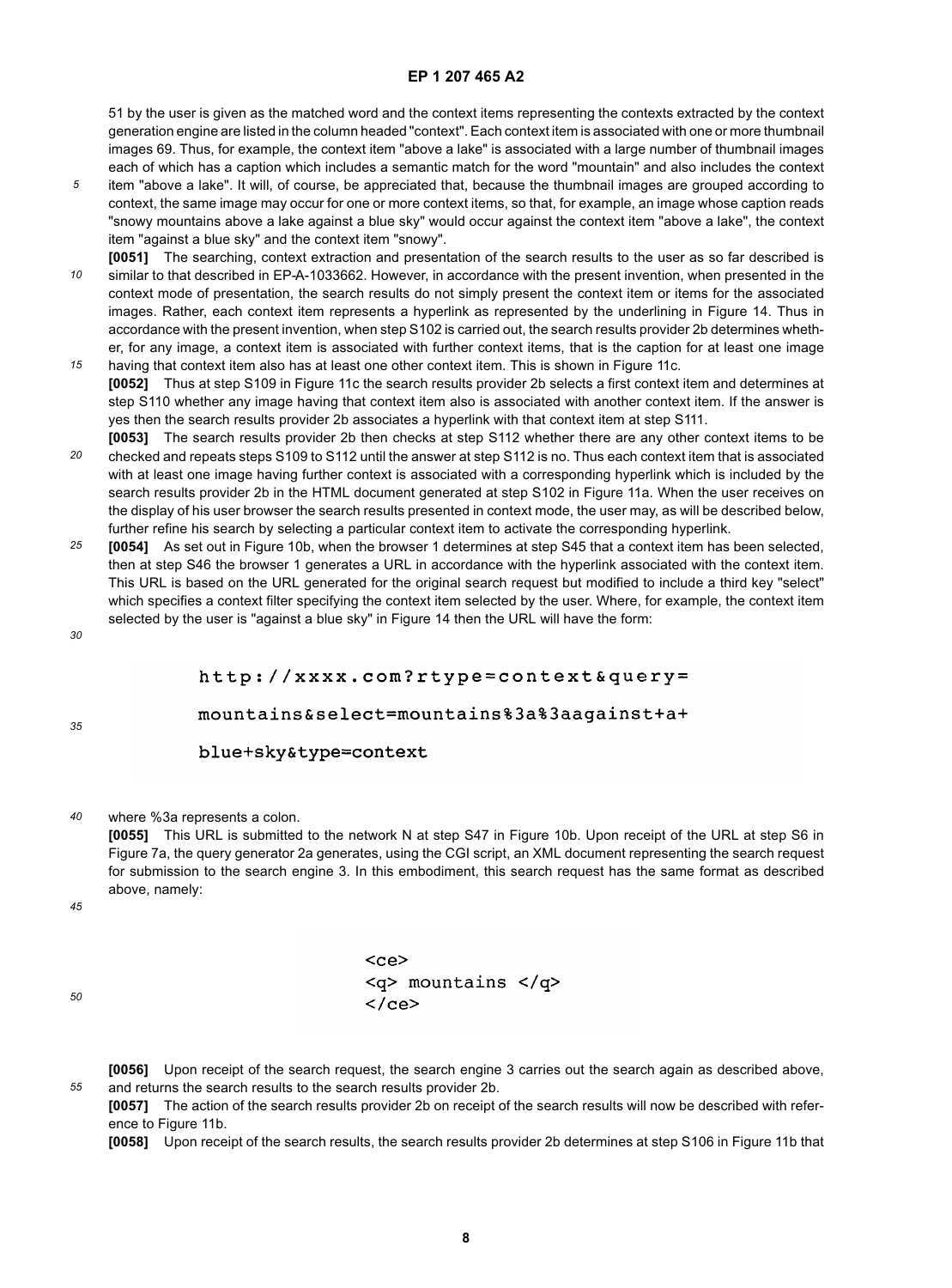the URL for the search specified a selected context item. The search results provider 2b, then at step S107, filters the search results in accordance with the selected context item and retains only the search results whose context data includes the selected context item. Then at step S108, the search results provider 2b groups the filtered search results according to the context and incorporates the filtered search results including, again, the context items and hyperlink

*5* information into a HTML document forming a web page. The filtering process carried out by the search results provider 2b at step S107 is, in this embodiment, a simply keyword matching process so that only those images associated with context data exactly matching the selected context item will be retained.

**[0059]** The web page containing the filtered search results is then forwarded to the user browser 1 and the results are again displayed to the user.

- *10* **[0060]** Figure 15 shows a screen 80 representing an example of the filtered search results obtained for the selected context "against a blue sky". The format is the same as that shown in Figure 14 with the search results being presented with three column headings "matched word", "context" and "images" 66, 67 and 68, respectively. **[0061]** As shown in Figure 15, each of the context items listed represents a hyperlink indicating that further filtering
- *15* is possible. The user may, therefore, choose to further refine his search by clicking on one of the context items set out in Figure 15. If, for example, the user selects the context "snowy" then the browser 1 will be caused to generate a new URL which incorporates a further filter "snowy" as shown below:

#### http://xxxx.com?rtype=context&query=

#### mountains&select=mountains%3a%3aagainst

+a+ blue+sky%3a,%3asnowy&type=context

*25*

*20*

**[0062]** The process described above is then repeated with the search requests submitted to the search engine again being:

*30*

*35*

| <ce></ce>                |  |
|--------------------------|--|
| $<$ q> mountains $<$ /q> |  |
| $\langle$ /ce $\rangle$  |  |

*40* **[0063]** However, in this case, the filter applied by the search results provider 2b at step S107 is Figure 11b is a matching filter which selects only those images whose captions include the context item "against a blue sky" and the context item "snowy". These further filtered search results are then incorporated into an HTML document together with the associated context items and any hyperlink information at step S108 as described above and forwarded to the user browser 1 to cause the browser to display the further filtered search results to the user. Figure 16 shows a typical screen 90 that may be displayed by the browser. As can be seen, the search results are presented in a manner similar to that shown in Figures 14 and 15, with those context items that are linked to hyperlinks indicating that they have

*45* further context being shown underlined. In the example shown in Figure 16 only two of the context items "above a lake" and "with trees" are associated with further context and so have a hyperlink. **[0064]** The user may, if desired, then repeat the above process by selecting one of the hyperlinked context items, for example, the context item "with trees". The above described process will then be repeated with, in this example, the filter applied at step S107 filtering out only those images whose captions include the context items "against a blue

- *50* sky", "snowy" and "with trees". Figure 17 shows a screen 95 provided to the user with the results of this further filter of the search. In this example, a single image having the caption "snowy mountains with trees against a blue sky and above a lake" (that is a caption including a word providing a semantic match to the word "mountain" and including the context items "against a blue sky", "snowy" and "with trees") has been found. The context "above a lake" is not associated with a hyperlink because the image does not have further context associated with it.
- *55* **[0065]** Where a hyperlink for a context item is associated with only a single image then the filtered search results will simply be that image and the search results provider 2b may be configured to provide to the user the full image rather than the thumbnail image.

**[0066]** Each of the screens shown in Figures 15 to 17 provides the user with information indicating the applied filter,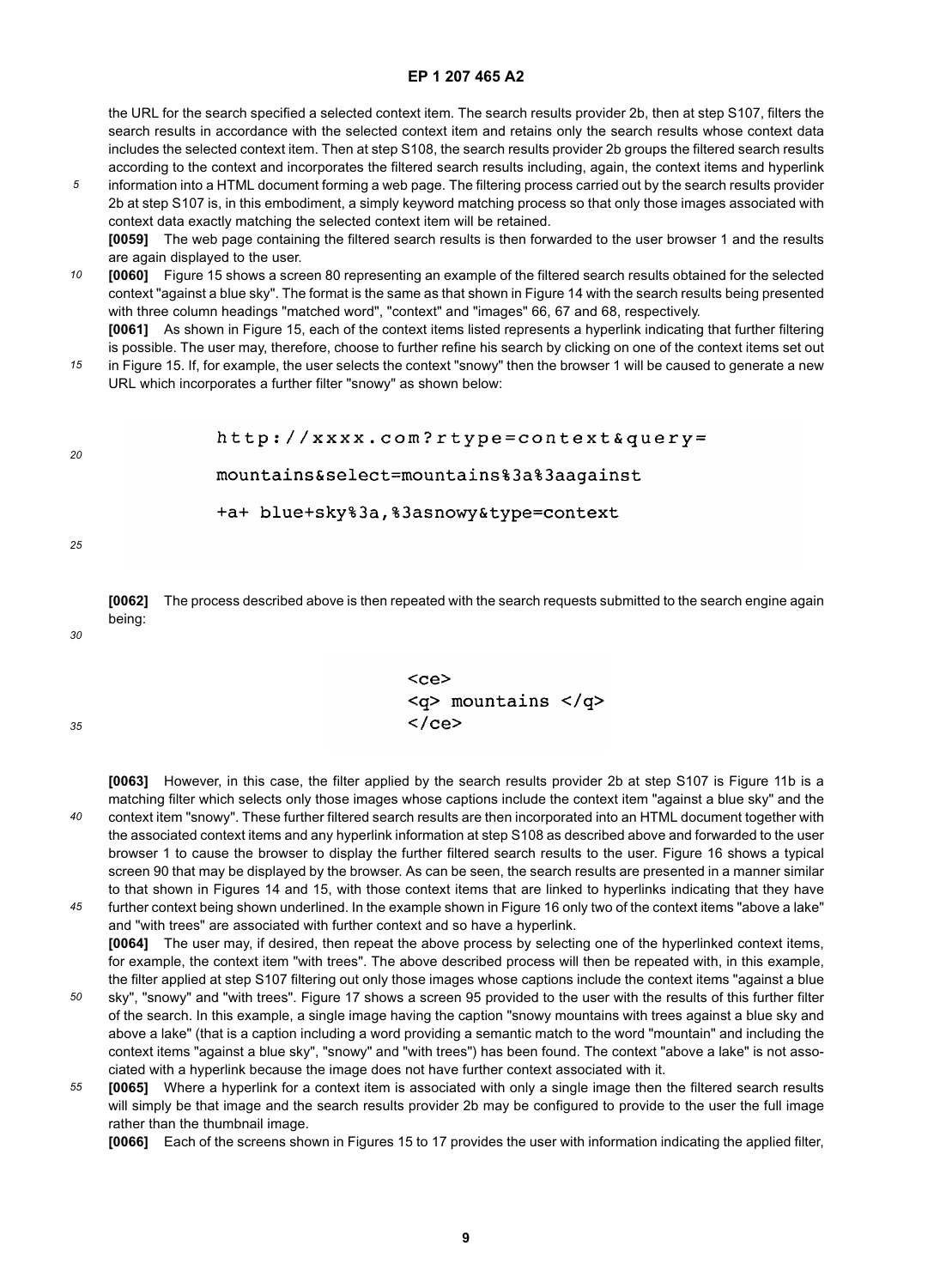the number of located images and the number of images that have further context. In addition each of these screens includes a button 83 "show as images". Clicking on this button causes the browser 1 to supply to the web server 2 a URL based on the URL used to produce the filter search but with the type "context" replaced by the type "image". In this case when search results are received by the search results provider 2b, the search results provider 2b will de-

- *5* termine at step S106 in Figure 11b that image mode presentation has been selected. Then at step S120, the search results provider 2b filters the search results in accordance with the previously defined filter. Thus, for example, if the "show as images" button 83 is clicked in screen 90 shown in Figure 16, then the search results will be filtered to pick out only those images whose captions include the context items "against a blue sky" and "snowy". Then at step S121, the search results provider 2b generates an HTML document including the thumbnail image for each image and its
- *10* associated caption. This document will produce, when supplied to the user browser 1, a screen similar to the screen shown in Figure 13 but including only those images having captions including all the context items present in the filter, that is, in this case, only those images with captions including the context item "against a blue sky". **[0067]** In each of the screens shown in Figures 13 to 17, a user may also click on an individual thumbnail image.
- *15* Clicking on a thumbnail image causes the browser 1 to generate a URL address including the image ID of that particular image to enable the image rather than the thumbnail image to be retrieved from the database 4. For example, if an image 69 shown in Figure 17 is clicked on, then the URL will have the form set out below:

| -20 | http://xxxx.com?rtype=context&query=          |
|-----|-----------------------------------------------|
|     | mountains&type=showimageℑ=12/img0034.jp       |
|     | q&caption=snowy+mountains+aqainst+a+blue+sky+ |
| 25  | and+above+a+lake                              |

where 12/img0034.jpg is the image ID.

*30* **[0068]** When this URL is received by the query generator 2a the query generator will generate a query to the database to enable the actual image rather than the thumbnail to be retrieved from the database 4 and supplied in an HTML document to the user via the network N.

**[0069]** In the above described embodiments, the database to be search consists of a database of images each associated with a caption. It will, of course, be appreciated that the search documents need not necessarily comprise

- *35* images but could be for example, text documents, audio or video files or a combination of these. Where the search documents are text documents, then the meta data corresponding to the caption data may constitute an abstract for the document whereas, where the search documents are audio or video files, the meta data will again be caption data describing the video or audio file. Of course, the meta data may, for example, be derived by a speech recognition engine from a speech data file. Thus, for example, where the search documents are audio or video files, the meta data
- *40* may be derived by the speech recognition engine from the audio data of the audio file or the sound track data of the video file. This enables, in the case of a video file, searching to be conducted on the basis of speech or voice data associated with the moving images or frames of the video data file enabling a user to search for a particular series of frames or frame within the sequence of moving images forming the video data of the video file. **[0070]** The above described embodiments rely on natural language techniques to extract the context information
- *45* from the meta data or captions. The present invention may, however, be applied where it is not necessary to extract the context information because the context information is already presented in a context table. This may be the case for any type of database, for example, an images audio files or video files database. An example of a database where this may be the case is a film database where the reference data for each film consists of the film title and the context data consists of subsidiary information available in the database for each film, such as, for example, the year of release,
- *50* type of movie (Type) male lead (ML), male support (MS), female lead (FL), female support (FS), director (D), producer (P), writer (W), distributor (Dist), country (place), language (Lang) etc. **[0071]** As an example, a user may search a film database for films whose titles include the word "escape". In this example, the radio button 53 in Figure 12 would be labelled "lists" or "search items" rather than "images" and the search may, dependent upon the content of the database, result in a list such as the following:

*55*

Great Escape, The Escape by Night Escape by Night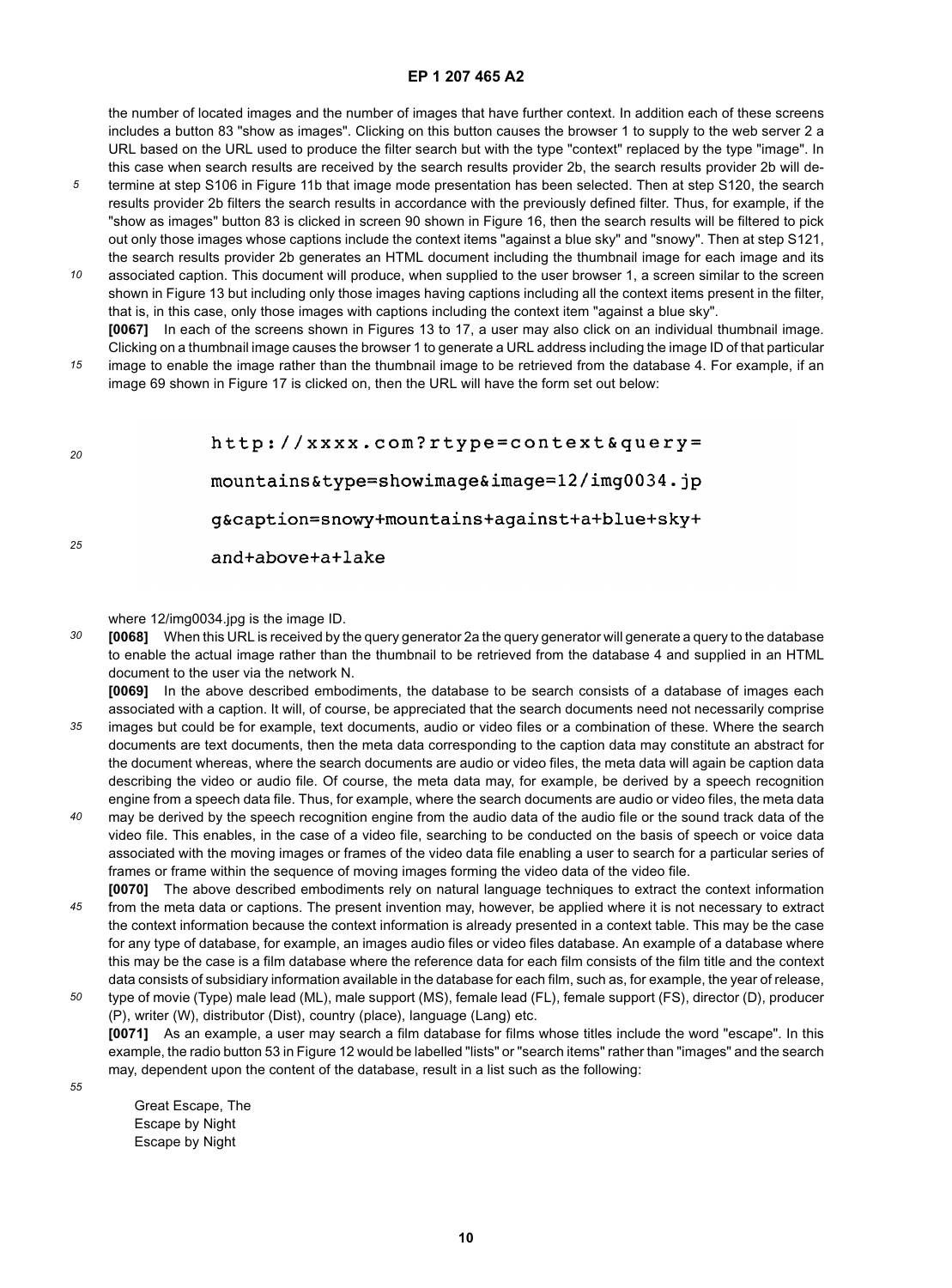|    | Escape Clause                      |
|----|------------------------------------|
|    | <b>Escape Dangerous</b>            |
|    | <b>Escape Velocity</b>             |
|    | Escape from Alcatrax               |
| 5  | Escape from Andersonville, The     |
|    | Escape from Angola                 |
|    | Escape from Black Street           |
|    | <b>Escape from Crime</b>           |
|    | Escape from Cuba                   |
| 10 | Escape from Devil's Island         |
|    | Escape from Dino Island            |
|    | Escape from DS-3                   |
|    | Escape from East Berlin            |
|    | Escape from El Diablo              |
| 15 | Escape from Fort Bravo             |
|    | Escape from Hell Island            |
|    | Escape from Hong Kong              |
|    | Escape from Japan                  |
|    | Escape from L.A.                   |
| 20 | Escape from New York               |
|    | <b>Escape from Paradise</b>        |
|    | Escape from Red Rock               |
|    | Escape from Terror                 |
|    | Escape from the Planet of the Apes |
| 25 | Escape in the Desert               |
|    | Escape in the Fog                  |
|    | Escape in the Sun                  |
|    | <b>Escape Me Never</b>             |
|    | Narrow Escape, The                 |
|    |                                    |

*30*

*35*

*40*

*45*

*50*

*55*

**[0072]** Selecting "show results as context" in Figure 12 would, provide the user with search results in the form shown in Table 1 below.

| <b>Matched Word</b> | <b>Context</b>                      | <b>Number of Films</b> |
|---------------------|-------------------------------------|------------------------|
| Escape              | 20 <sup>th</sup> Century Fox (Dist) | ******                 |
|                     | 60's                                | $***$                  |
|                     | 70's                                | $***$                  |
|                     | 80's                                | ****                   |
|                     | 90's                                | ******                 |
|                     | Action (Type)                       | $***$                  |
|                     | Clint Eastwood (ML)                 | $***$                  |
|                     | Comedy (Type)                       | $\star$                |
|                     | English (Lang)                      | ******************     |
|                     | Ernest Borgnine (MS)                | $\star$                |
|                     | French (Lang)                       | $***$                  |
|                     | Japanese (Lang)                     | *                      |
|                     | John Carpenter (D)                  | ***                    |
|                     | John Sturges (D)                    | $^\star$               |
|                     | Julia Roberts (FL)                  | $***$                  |

TABLE 1

**11**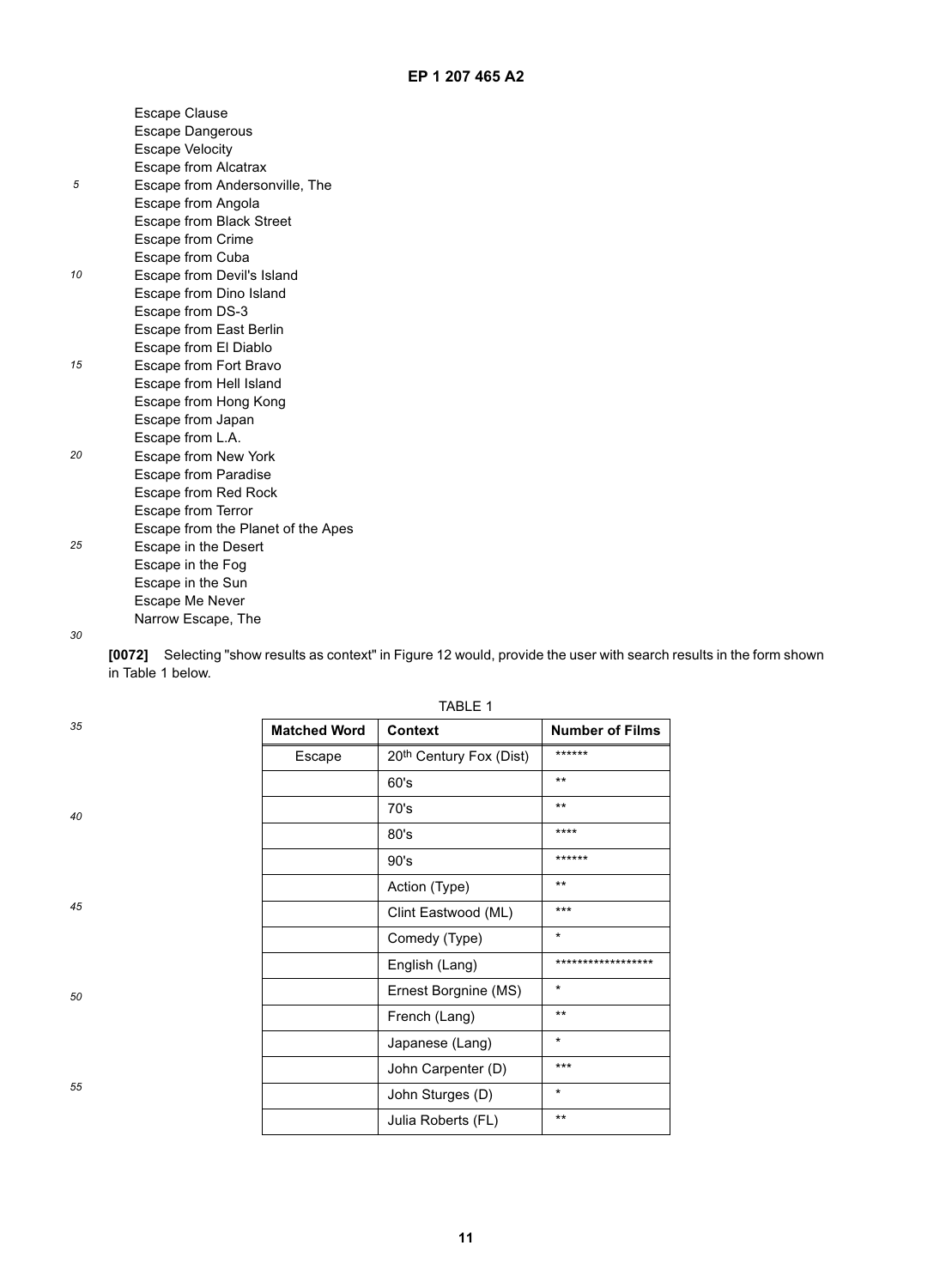| <b>Matched Word</b> | Context             | <b>Number of Films</b> |
|---------------------|---------------------|------------------------|
|                     | Kim Hunter (FS)     | $\star$                |
|                     | Kurt Russel (ML)    | $\star$                |
|                     | MGM (Dist)          | *****                  |
|                     | Paramount (Dist)    | *****                  |
|                     | Paul Dehn (W)       | *                      |
|                     | Roddy McDowall (MS) | $\star$                |
|                     | Steve McQueen (ML)  | $***$                  |
|                     | War (Type)          | ****                   |
|                     | Western (Type)      | $***$                  |

| TABLE 1 | (continued) |
|---------|-------------|
|---------|-------------|

*10*

*5*

*15*

*25*

*30*

*20* **[0073]** Where each context item in the context column, is a hyperlink, that when activated, would cause the search results to be filtered in accordance with that context. Thus, for example, if the user clicks on the hyperlink "Steve McQueen" in Table 1, then the search results presented to the user may have the form shown in Table 2 below.

|                     | IABLE Z                             |                        |
|---------------------|-------------------------------------|------------------------|
| <b>Matched Word</b> | Context                             | <b>Number of Films</b> |
| Escape              | 20 <sup>th</sup> Century Fox (Dist) | ******                 |
|                     | 60's                                | $***$                  |
|                     | 70's                                | $***$                  |
|                     | Action (Type)                       | $***$                  |
|                     | Clint Eastwood (ML)                 | ***                    |
|                     | English (Lang)                      | ******************     |
|                     | Ernest Borgnine (MS)                | $\star$                |
|                     | John Sturges (D)                    | $\star$                |
|                     | MGM (Dist)                          | *****                  |
|                     | Paramount (Dist)                    | *****                  |
|                     | War (Type)                          | ****                   |
|                     | Western (Type)                      | $***$                  |

 $TAP$ 

*40*

*45*

*50*

*35*

**[0074]** Where the number of films is greater than one, then the context item will then again represent a hyperlink and selecting that hyperlink will cause the search results to be filtered in accordance with that context item. Thus, for example, selecting John Sturges as the director will result in the user being presented with search results including only one film namely

"The Great Escape" (ML): Steve McQueen (D): John Sturges (Type): War (Lang): English....

*55*

**[0075]** Handling of dates may need special attention because listing each year separately may clutter the users display while decade a grouping of years does not allow more specific filtering when only a few films remain in the filtered search results. This may be handled by defining individual decades as individual context items each of which has subsidiary context items so that selecting a decade will break that decade up into smaller year groupings. **[0076]** In the above described embodiments, the search interface apparatus or web server 2 and search engine 3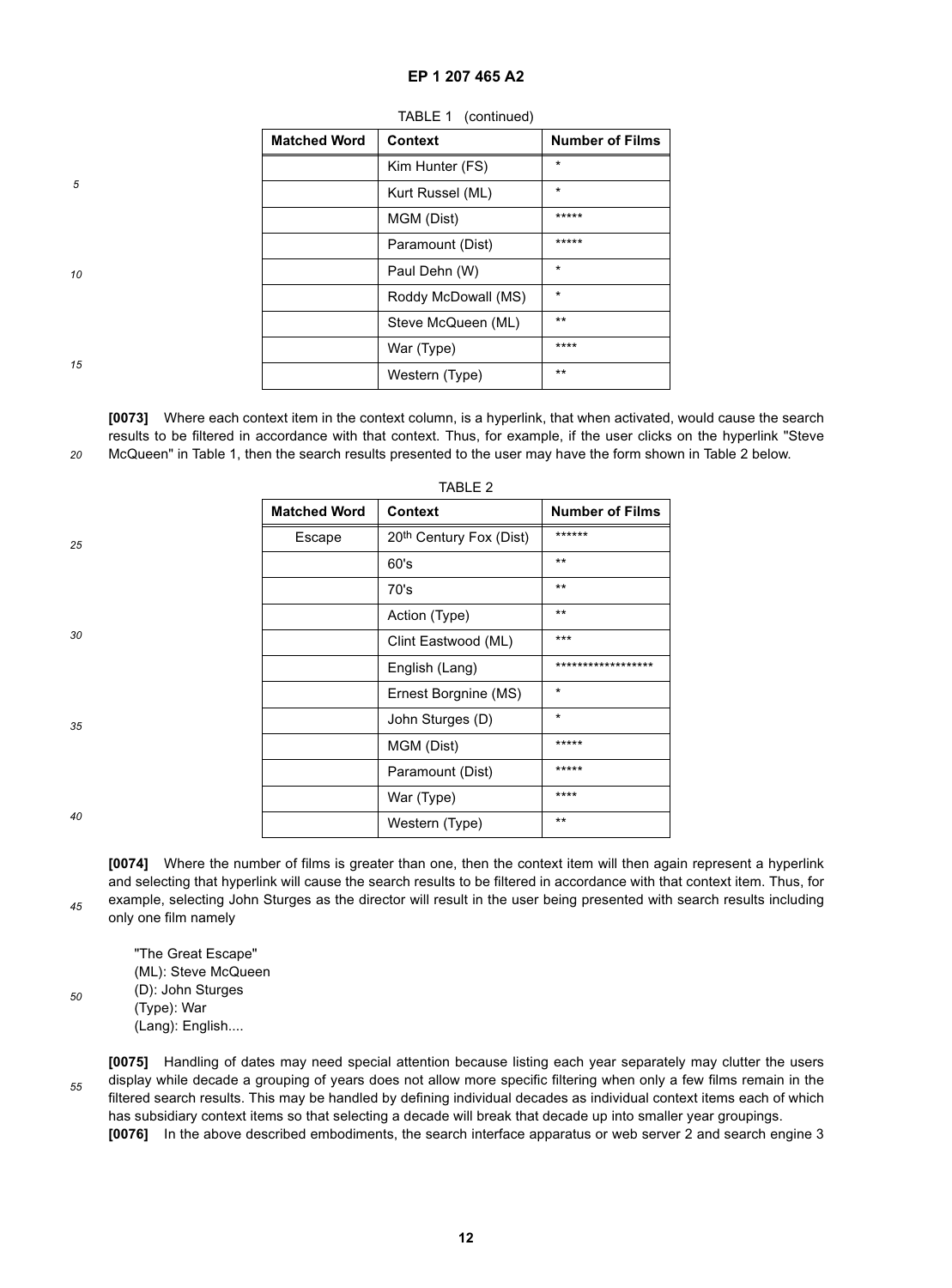are provided by a single computer system. These may, however, be provided by separate computer systems that may be directly coupled or coupled via the network N or a different network. Also, in the above described embodiments, the database 4 is directly connected to the search engine 3. It may, however, be possible for the database 4 to be physically located elsewhere on the network N or on a different network.

- *5* **[0077]** In the above described embodiments, the user browser 1 is coupled to the search interface apparatus 2 via a network N. It is, however, possible for the search interface apparatus 2 to be provided at the user browser 1 and for the connection to the search engine 3 to be via a network. In addition, a single computer system may be provided which provides the user browser, the search interface apparatus 2 and the search engine 3 and possibly also the database 4, in which case the network N will be omitted.
- *10* **[0078]** In the above described embodiments, searching according to context is carried out by the search results provider 2b. However, the query generator 2a may be configured so as to construct the search query for the search engine 3 so that the search request presented to the search engine 3 includes the filter causing the search engine 3 to return only those documents which pass the filter.
- *15* **[0079]** In the above described embodiments, the search results are not saved by the search interface apparatus 2 and accordingly each time the user selects a context item in any of Figures 14 to 17 above or selects "show as images" in Figures 15 to 17 above, a fresh search request is generated. It may, however, be possible (particularly where the search interface apparatus 2 is provided at the user browser 1) for the results of the previous search to be stored so that it is not necessary for the search to be repeated, rather the context filter may be applied to the stored results of the previous search.
- *20* **[0080]** In the above described embodiments, hyperlinks are used to initiate context filtering. This need not necessarily be the case and, for example, clicking or double clicking on the context may activate a sub-program or application which causes the required action to be carried out.

**[0081]** In the above described embodiments, the search results are presented as a list. However, drop down menus may be used so that, for example, clicking on the word "context" would present a drop down list of context items from which the user could then select.

**[0082]** In the above described embodiments, the browser has a graphical user interface. It may, however, be possible to apply the present invention where the browser enables the user to input search instructions verbally.

#### *30* **Claims**

*25*

**1.** Apparatus for presenting search results to a user to facilitate refinement of the search, the apparatus comprising:

receiving means for receiving from a search engine search results consisting of at least one search item associated with at least one context item relating to the search item;

modifying means for modifying the search results by associating at least one context item with data for enabling the user to cause the search results to be filtered in accordance with that context item by selecting that context item; and

supplying means for supplying the modified search results to the user.

*40*

*50*

*35*

- **2.** Apparatus according to claim 1, further comprising determining means for determining when a user has selected a context item, and search controlling means for causing the search results to be filtered in accordance with the selected context item.
- *45* **3.** Apparatus according to claim 2, wherein the search controlling means comprises filtering means for filtering the search results in accordance with the selected context item.
	- **4.** Apparatus according to claim 3, wherein the search controlling means comprises search instructing means for causing the search engine to repeat the search and filtering means for filtering the search results in accordance with the selected context item.
	- **5.** Apparatus according to claim 3 or 4, wherein the filtering means is arranged to filter the search results by selecting only those search items associated with the selected context item.
- *55* **6.** Apparatus according to any one of the preceding claims, wherein the supplying means is arranged to supply to a display display instructions for causing the modified search results to be displayed on the display.
	- **7.** Apparatus according to any one of the preceding claims, wherein the supplying means comprises communication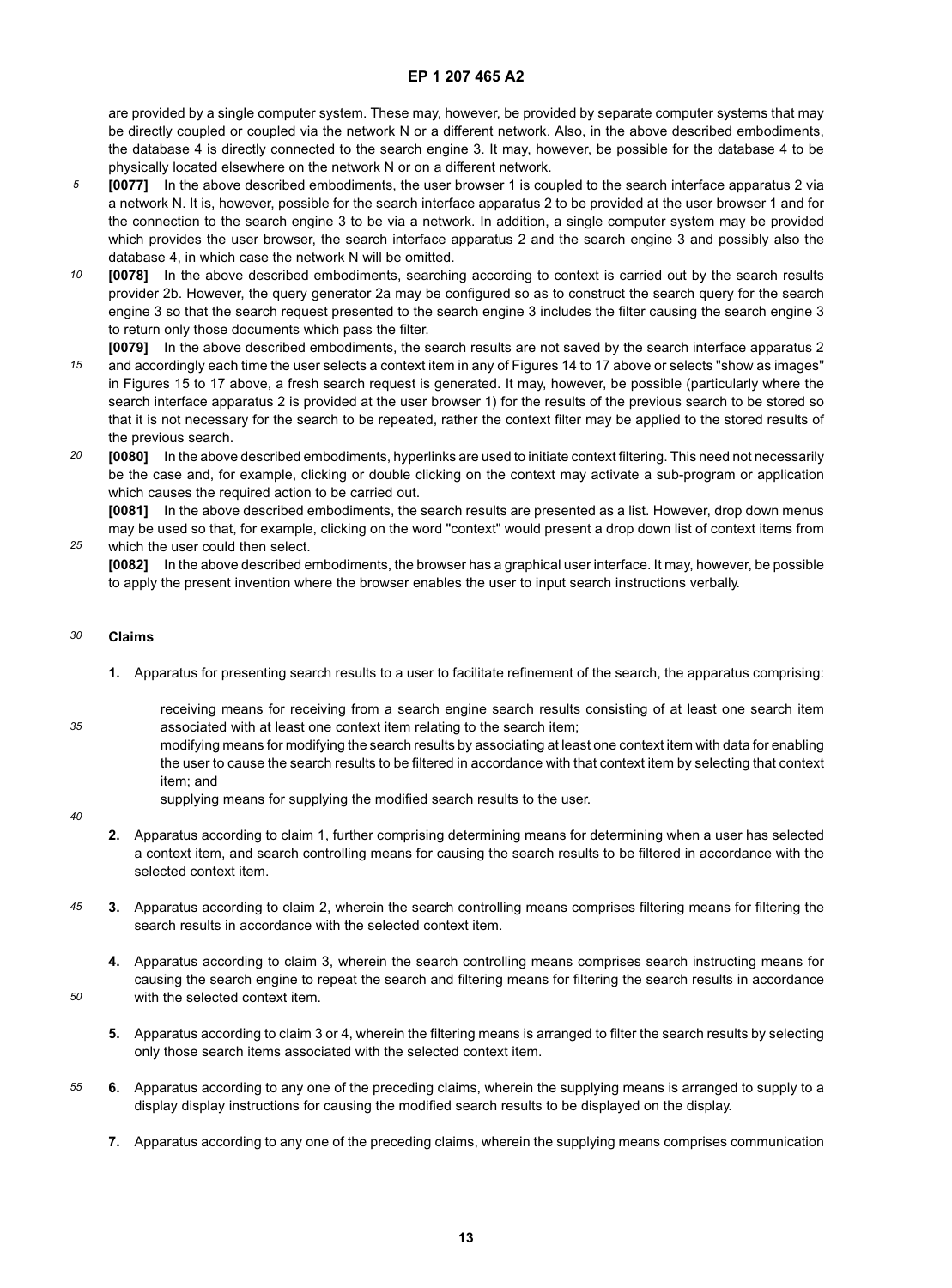means for supplying the modified search results to a user over a network.

- **8.** Apparatus according to any one of the preceding claims, wherein the modifying means is arranged to associate a context item with a hyperlink.
- **9.** Apparatus according to any one of the preceding claims, further comprising the search engine.
- **10.** Apparatus according to claim 9, wherein the search engine comprises context extracting means for extracting context from search items to provide context items.
- *10*

*5*

- **11.** Apparatus according to claim 10, wherein the context extracting means comprises natural language processing means for extracting context items from text forming or associated with search items.
- *15* **12.** Apparatus according to any one of the preceding claims, further comprising a data store containing a database of search items.
	- **13.** Apparatus according to claim 12, wherein the database contains as said search items images each associated with caption data related to the image.
- *20* **14.** Apparatus according to any one of the preceding claims, further comprising search receiving means for receiving search instructions from a user, and search instructing means for instructing the search engine to carry out a search in accordance with the received search instructions.
	- **15.** Apparatus for presenting search results to a user, the apparatus comprising a processor operable to:
- *25*

receive from a search engine search results consisting of search items associated with context items relating to the search items;

associate context items with filter data for enabling a user to cause the search results to be filtered in accordance with a particular context when the corresponding context item is selected by the user;

*30* supply display instructions to a display to cause the search results to be displayed to the user in accordance with the context items so that each context item is shown with the search item or items associated with that context item for enabling the user to instruct filtering of the search results in accordance with the filter data associated with a context item by selecting that context item.

- *35* **16.** Apparatus according to claim 15, wherein the processor is operable to receive search instructions from a user and to cause the search engine to carry out a search in accordance with the search instructions.
	- **17.** Apparatus according to claim 15 or 16, wherein the processor is operable to determine when a user has selected a context item and then to cause the search results to be filtered in accordance with the filter data associated with the selected context item.
	- **18.** Apparatus according to claim 17, wherein the processor is operable to filter the search results in accordance with the selected context item.
- *45* **19.** Apparatus according to claim 17, wherein the processor is operable to cause the search engine to repeat the search and then to filter the search results in accordance with a selected context item.
	- **20.** Apparatus according to claim 18 or 19, wherein the processor is operable to filter the search results by selecting only those search items associated with the selected context item.
- *50*

*55*

*40*

**21.** Search interface apparatus for providing an interface between a user and a search engine, which apparatus comprises:

search screen supply means for causing a display to display to a user a screen requesting input of a search word or words;

search instructing means for causing the search engine to carry out a search through at least one database to locate database items stored in the database including or associated with text corresponding to the search word or words;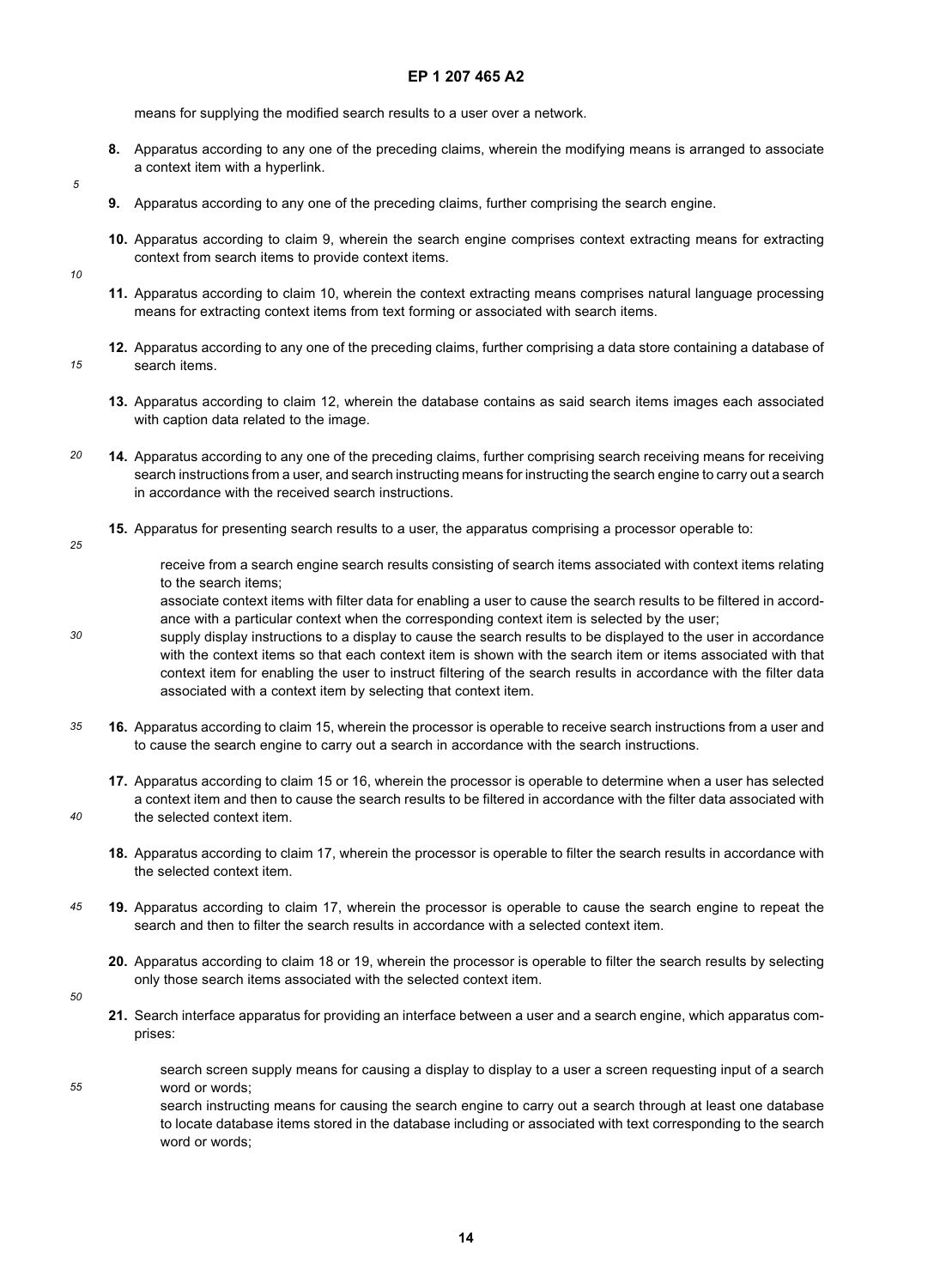search receiving means for receiving from the search engine search results consisting of search items each comprising or related to a database item and each associated with at least one context item derived from the text included in or associated with the database item;

- associating means for associating context items with filter instructions;
- search results supply means for causing the display to display the search results to the user such that each context item is associated with the search items including or associated with that context data;
	- filter instruction determining means for determining filter instructions associated with a context item when that context item is selected by a user;

search filtering means for causing the search results to be filtered in accordance with the filter instructions determined by the filter instruction determining means to produce modified search results; and

- modified search results supplying means for causing the modified search results to be displayed on the display such that each search item in the modified search results is associated with any corresponding context item or items.
- *15* **22.** Apparatus according to claim 21, wherein the search screen supply means is arranged to cause the search input search screen to enable a user to select whether the search results are to be displayed in a context mode or a search result mode and, when the search result mode is selected, the search results supply means is arranged to supply the search results without the context items.
- *20* **23.** Search interface apparatus for providing an interface between a user's computer and a search engine, which apparatus comprises a processor programmed by processor implementable instructions to:

cause a display to display to a user a screen requesting input of a search word or words;

- instruct the search engine to carry out a search through at least one database to locate database items stored in the database including or associated with text corresponding to the search word or words;
- receive from the search engine search results consisting of search items each comprising or related to a database item and each associated with at least one context item derived from the text included in or associated with the database item;
- *30* associate a context item with filter data when at least one image associated with that context item is associated with at least one other context item:
	- provide the search results to the user's computer such that each context item is associated with any corresponding filter data;

cause the display to display the search results to the user so that each context item and the search item or items associated with that context item can be displayed in association with one another;

- *35 40* determine the filter data associated with a context item when that context item is selected by a user; cause the search results to be filtered in accordance with the determined filter data to produce modified search results including only those search items associated with the selected context item; and cause the modified search results to be displayed on the display such that each search item in the modified search results is associated with any corresponding context item or items and the context item or items are associated with any corresponding filter data.
	- **24.** Apparatus according to claim 23, wherein the processor is programmed to cause the search input search screen to enable a user to select whether the search results are to be displayed in a context mode or a search result mode and, when the search result mode is selected, to supply the search results without the context items.
- *45*

*5*

*10*

*25*

- **25.** Apparatus according to claim 23 or 24, wherein the processor is operable to communicate with the user's computer over a network and to provide the filter data in network address data.
- **26.** Apparatus according to claim 23 or 24, wherein the processor is operable to communicate with the user's computer over a network and to provide the filter data as hyperlink data.
	- **27.** Apparatus according to claim 23 or 24, wherein the processor is operable to communicate with the user's computer over the Internet and to cause the user's computer to incorporate the search word or words and any filter data in a URL defining the address of the apparatus.
- *55*

*50*

**28.** Apparatus according to any one of claims 25 to 27, wherein the processor is operable to communicate with the user's computer using HTML and to instruct the search engine by generating an XML document incorporating the search word or words provided by the user.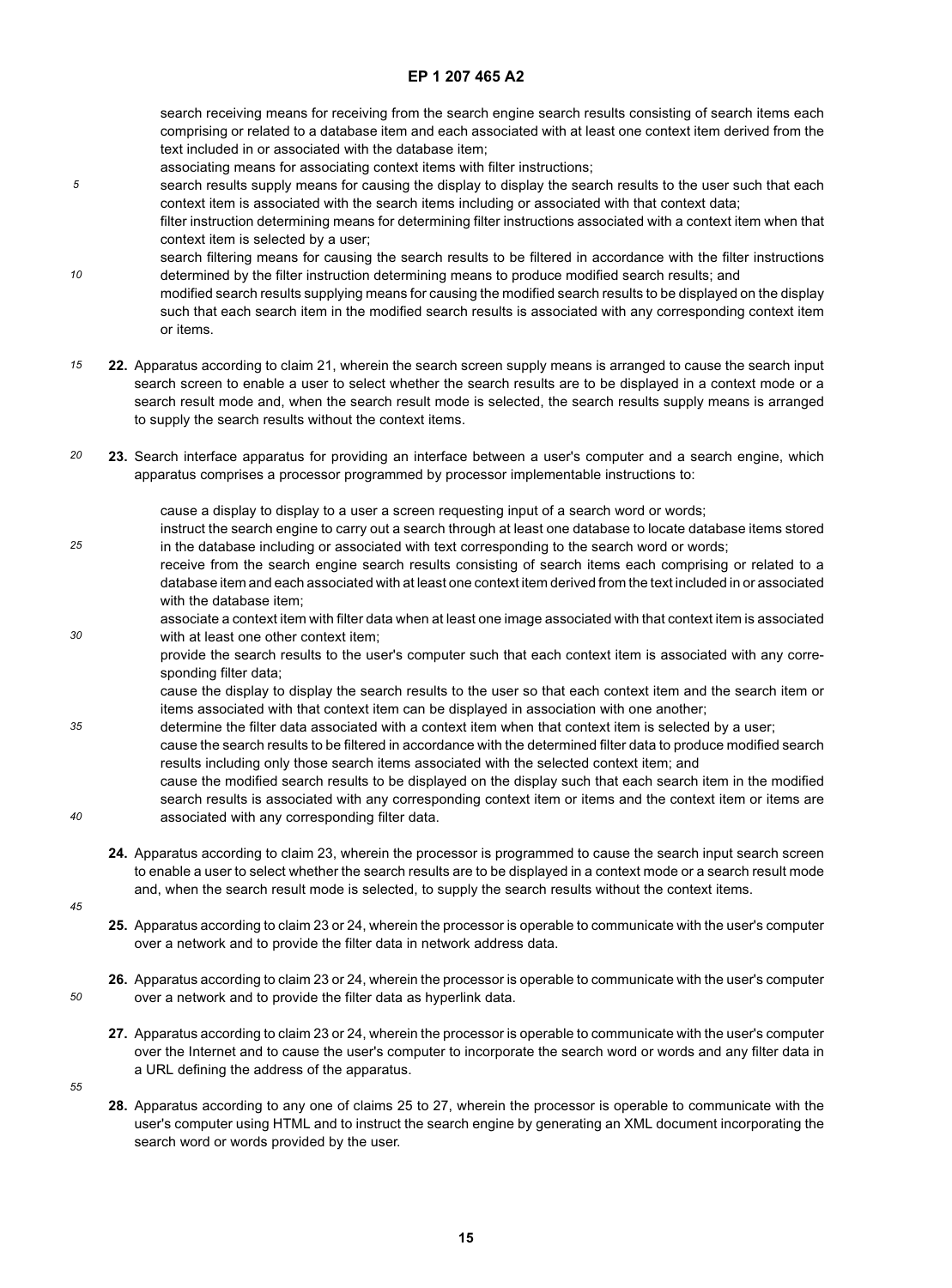- **29.** Apparatus according to any one of claims 23 to 28, wherein the processor is operable to instruct the search engine to conduct a search through a database of images each associated with a caption providing the data for the corresponding context item or items and to cause the search results to be presented to the user as thumbnail representations of the corresponding images.
- *5*

*10*

- **30.** In a processing apparatus, a method of presenting search results to a user to facilitate refinement of the search, the method comprising the steps of:
	- receiving from a search engine search results consisting of at least one search item associated with at least one context item relating to the search item; modifying the search results by associating at least one context item with data for enabling the user to cause

the search results to be filtered in accordance with that context item by selecting that context item; and supplying the modified search results to the user.

- *15* **31.** A method according to claim 30, further comprising the steps of determining when a user has selected a context item, and filtering the search results in accordance with the selected context item.
	- **32.** A method according to claim 31, wherein the filtering step comprises filtering the search results in accordance with the selected context item.
- *20*

*25*

- **33.** A method according to claim 31, which comprises carrying out the filtering step by causing the search engine to repeat the search and filtering the search results in accordance with the selected context item.
- **34.** A method according to claim 32 or 33, wherein the filtering step filters the search results by selecting only those search items associated with the selected context item.
- **35.** A method according to any one of claims 30 to 34, wherein the supplying step supplies to a display display instructions for causing the modified search results to be displayed on the display.
- *30* **36.** A method according to any one of claims 30 to 35, wherein the supplying step comprises supplying the modified search results to a user over a network.
	- **37.** A method according to any one of claims 30 to 36, wherein the modifying step associates a context item with a hyperlink.

*35*

*40*

- **38.** A method according to any one of claims 30 to 37, further comprising the step of conducting the search using the search engine.
- **39.** A method according to claim 38, wherein the search conducting step includes a context extracting step of extracting context from information comprising or associated with search items to provide context items.
- **40.** A method according to claim 39, wherein the context extracting step comprises using natural language processing means to extract context items from text information forming or associated with search items.
- *45* **41.** A method according to any one of claims 30 to 40, further comprising the steps of receiving search instructions from a user and instructing the search engine to carry out a search in accordance with the received search instructions.
- *50* **42.** In a computer processing apparatus, a method of presenting search results to a user, the method comprising the steps of:

receiving from a search engine search results consisting of search items associated with context items relating to the search items;

*55* associating context items with filter data for enabling a user to cause the search results to be filtered in accordance with a particular context when the corresponding context item is selected by the user; providing a signal for supplying display instructions to a display to cause the search results to be displayed to the user in accordance with the context items so that each context item is shown with the search item or items associated with that context item for enabling the user to instruct filtering of the search results in accordance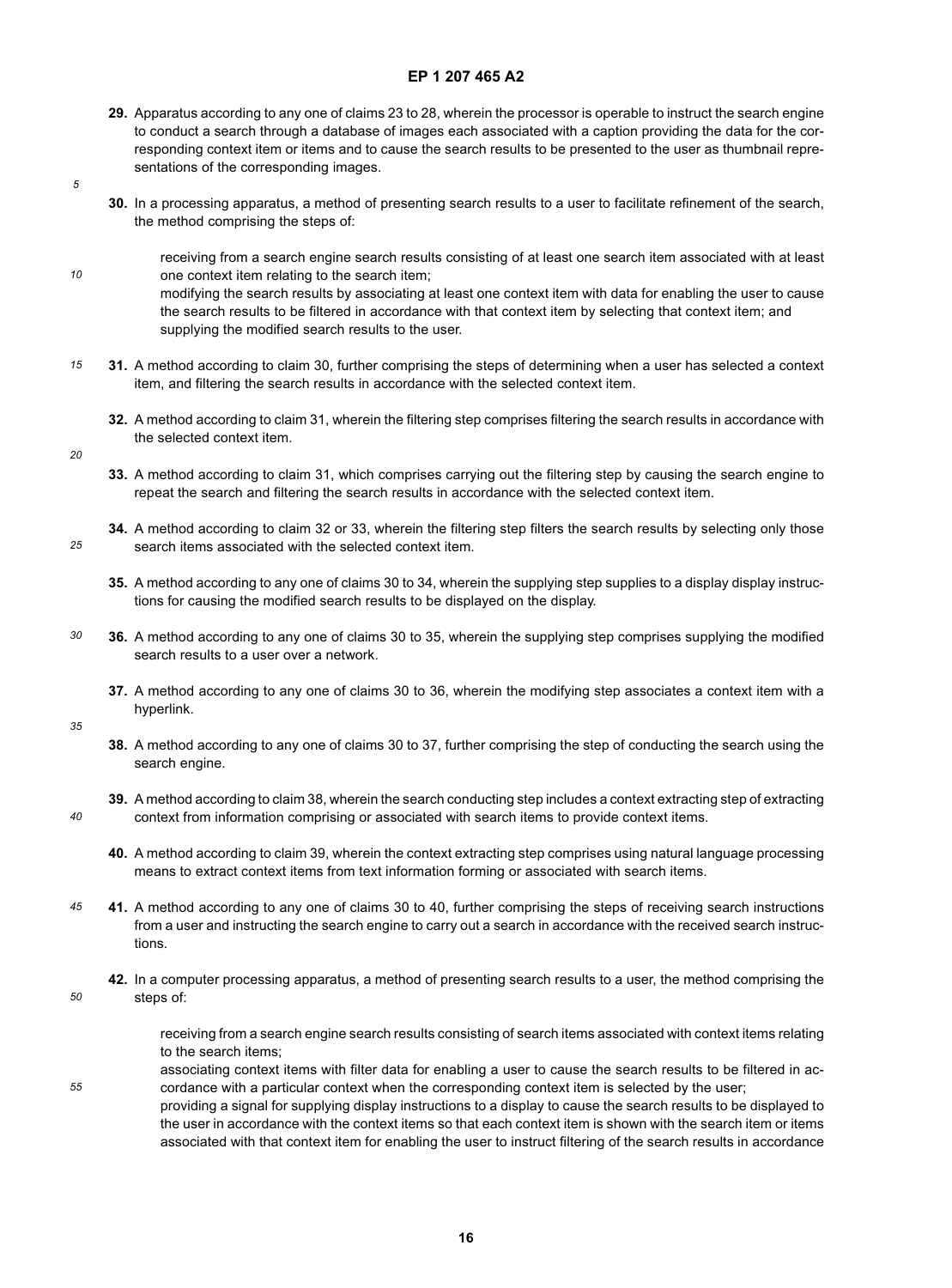with the filter data associated with a context item by selecting that context item.

- **43.** A method according to claim 42, further comprising the steps of receiving search instructions from a user and causing the search engine to carry out a search in accordance with the search instructions.
- **44.** A method according to claim 42 or 43, comprising the steps of determining when a user has selected a context item and causing the search results to be filtered in accordance with the filter data associated with the selected context item.
- *10* **45.** A method according to claim 44, comprising the step of filtering the search results in accordance with the selected context item.
	- **46.** A method according to claim 44, comprising the steps of causing the search engine to repeat the search and then filtering the search results in accordance with a selected context item.
- *15*

*20*

*30*

*35*

*40*

*5*

- **47.** A method according to claim 45 or 46, comprising carrying out the filtering step by selecting only those search items associated with the selected context item.
- **48.** In a computer processing apparatus, a method of providing an interface between a user and a search engine the method comprising the steps of:

causing a display to display to a user a screen requesting input of a search word or words; causing the search engine to carry out a search through at least one database to locate database items stored in the database including or associated with text corresponding to the search word or words;

*25* receiving from the search engine search results consisting of search items each comprising or related to a database item and each associated with at least one context item derived from the text included in or associated with the database item;

> associating context items with filter instructions; cause the display to display the search results to the user such that each context item is associated with the search item or items including or associated with that context item;

> determining filter instructions associated with a context item when that context item is selected by a user; filtering the search results in accordance with the determined filter instructions to provide modified search results including only search items including or associated with the selected context item; and

providing a signal for causing the modified search results to be displayed on the display such that each search item in the modified search data is associated with any corresponding context item or items.

- **49.** A method according to claim 48, wherein the step of causing the display to display the search screen causes a search screen to be displayed that enables a user to select whether the search results are to be displayed in a context mode or a search results mode and wherein, when the search results mode is selected, the search results are displayed without the context items.
- **50.** A method of operating a processor to provide an interface between a user's computer and a search engine, which method comprises causing the processor to carry out the steps of:
- *45 50* causing a display to display to a user a screen requesting input of a search word or word; instructing the search engine to carry out a search through at least one database to locate database items stored in the database including or associated with text corresponding to the search word or words input by the user; receiving from the search engine search results consisting of search items each comprising or related to a
	- database item and each associated with at least one context item derived from the text included in or associated with the database item;

associating a context item with filter data when at least one image associated with that context item is associated with at least one other context item;

*55* providing the search results to the user's computer such that each context item is associated with any corresponding filter data;

> causing the display to display the search results to the user so that each context item and the search items associated with that context item can be displayed in association with one another;

determining the filter data associated with a context item when that context item is selected by a user;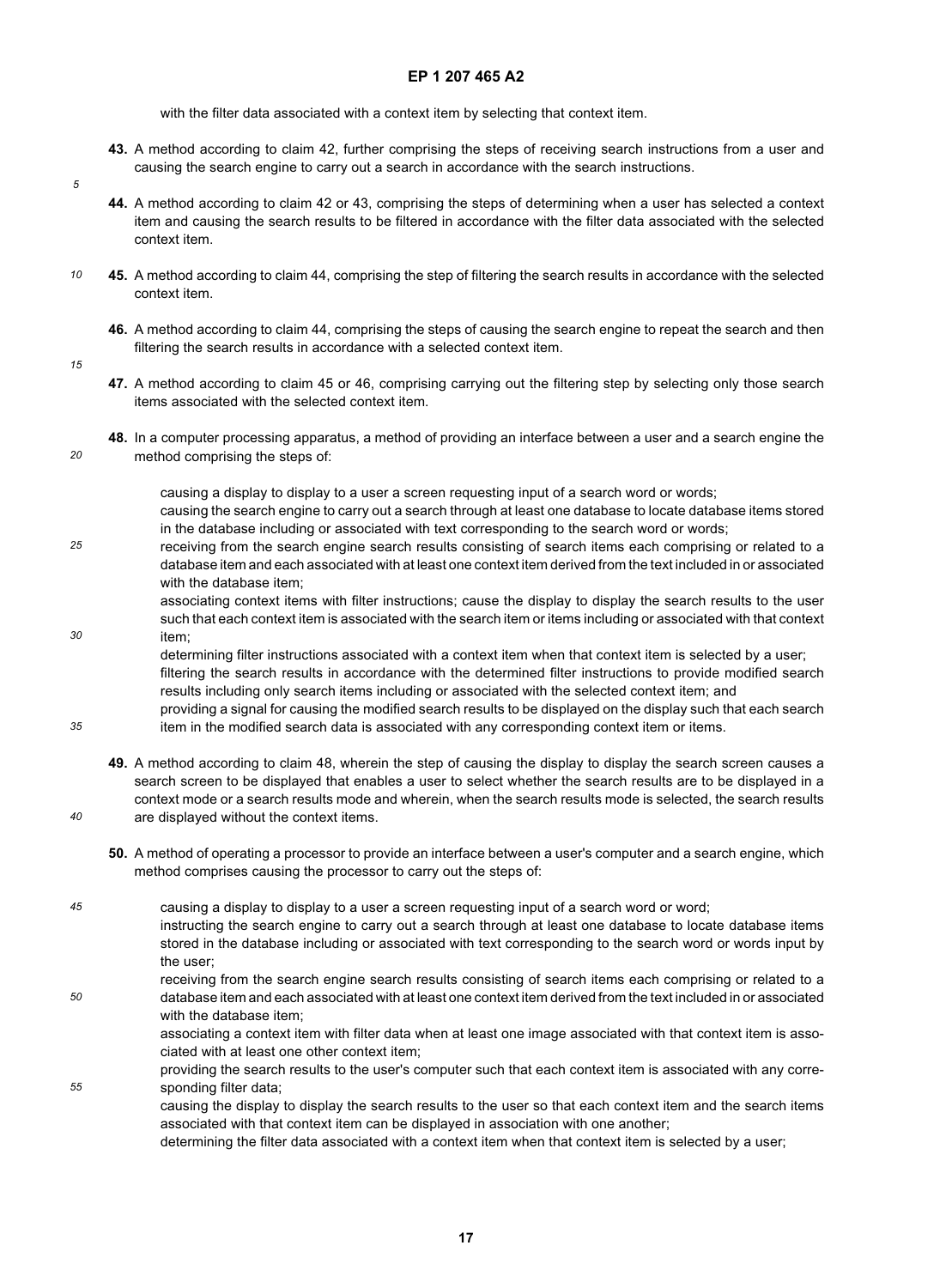causing the search results to be filtered in accordance with the determined filter data to produce modified search results including only those search items associated with the selected context item; and providing a signal for causing the modified search results to be displayed on the display such that each search item in the modified search data is associated with any corresponding context item or items.

- *5*
- **51.** A method according to claim 50, which comprises causing the display to display a search input search screen to enable a user to select whether the search results are to be displayed in a context mode or a search results mode and, when the search results mode is selected, causing the display to display the search results without the context items.

*10*

- **52.** A method according to claim 50 or 51, which comprises communicating with the user's computer over a network and providing the filter data in network address data.
- *15* **53.** A method according to claim 50 or 51, which comprises communicating with the user's computer over a network and providing the filter data as hyperlink data.
	- **54.** A method according to claim 50 or 51, which comprises communicating with the user's computer over the Internet and causing the user's computer to incorporate the search word or words and any filter data in a URL defining the Internet address of the computer processing apparatus.

*20*

- **55.** A method according to any one of claims 52 to 54, which comprises communicating with the user's computer using HTML and instructing the search engine by generating an XML document incorporating the search word or words provided by the user.
- *25* **56.** A method according to any one of claims 50 to 55, which comprises, in response to a search request comprising a search word or words input by a user, instructing the search engine to conduct a search through a database of images each associated with a caption providing the data for the corresponding context item or items and causing the search results to be presented to the user as thumbnail representations of the corresponding images.
- *30* **57.** A signal comprising processor instructions for causing a processor to carry out a method in accordance with any one of claims 30 to 56.
	- **58.** A storage medium carrying processor instructions for causing a processor to carry out a method in accordance with any one of claims 30 to 56.

*35*

*40*

*45*

*50*

*55*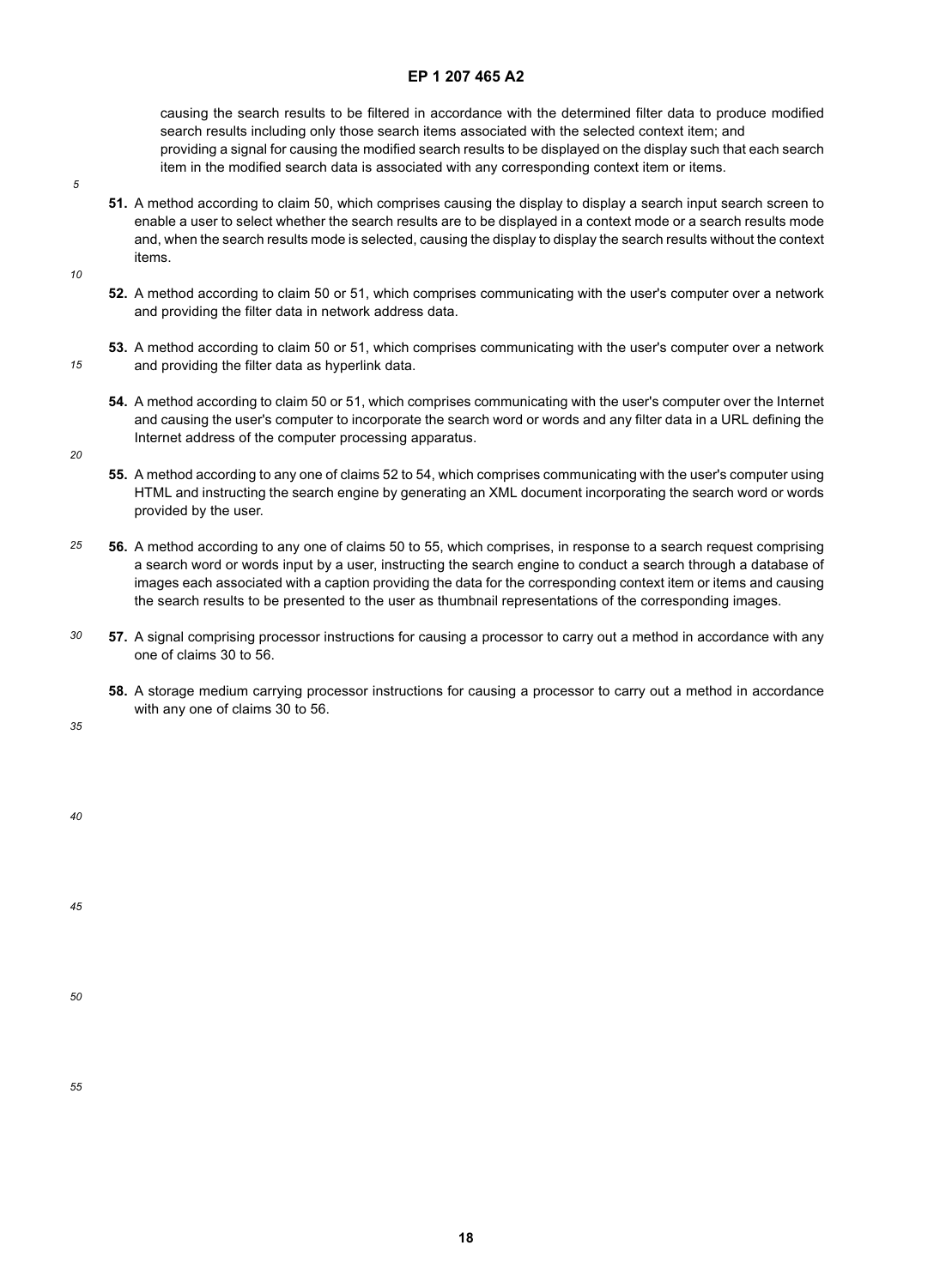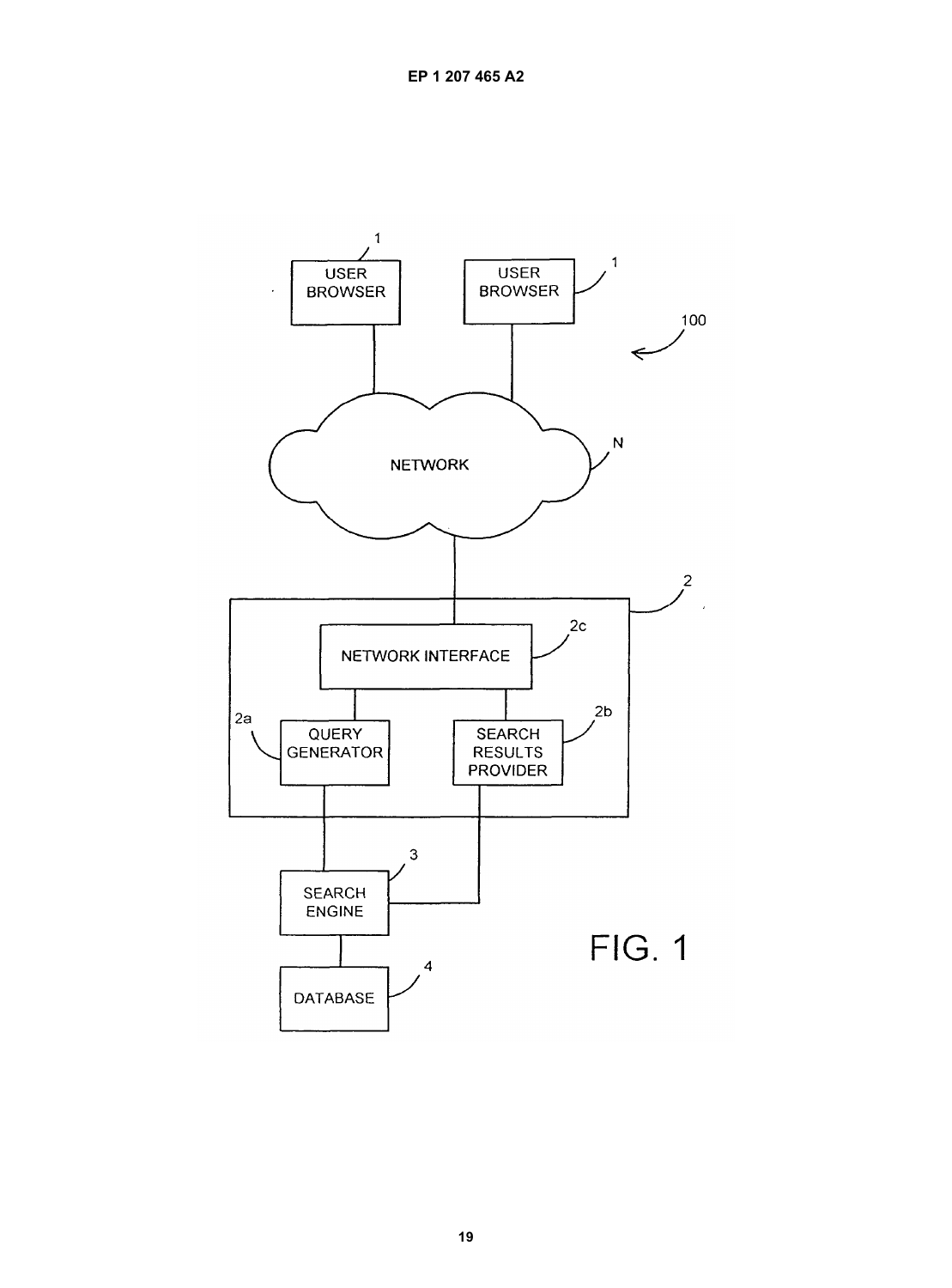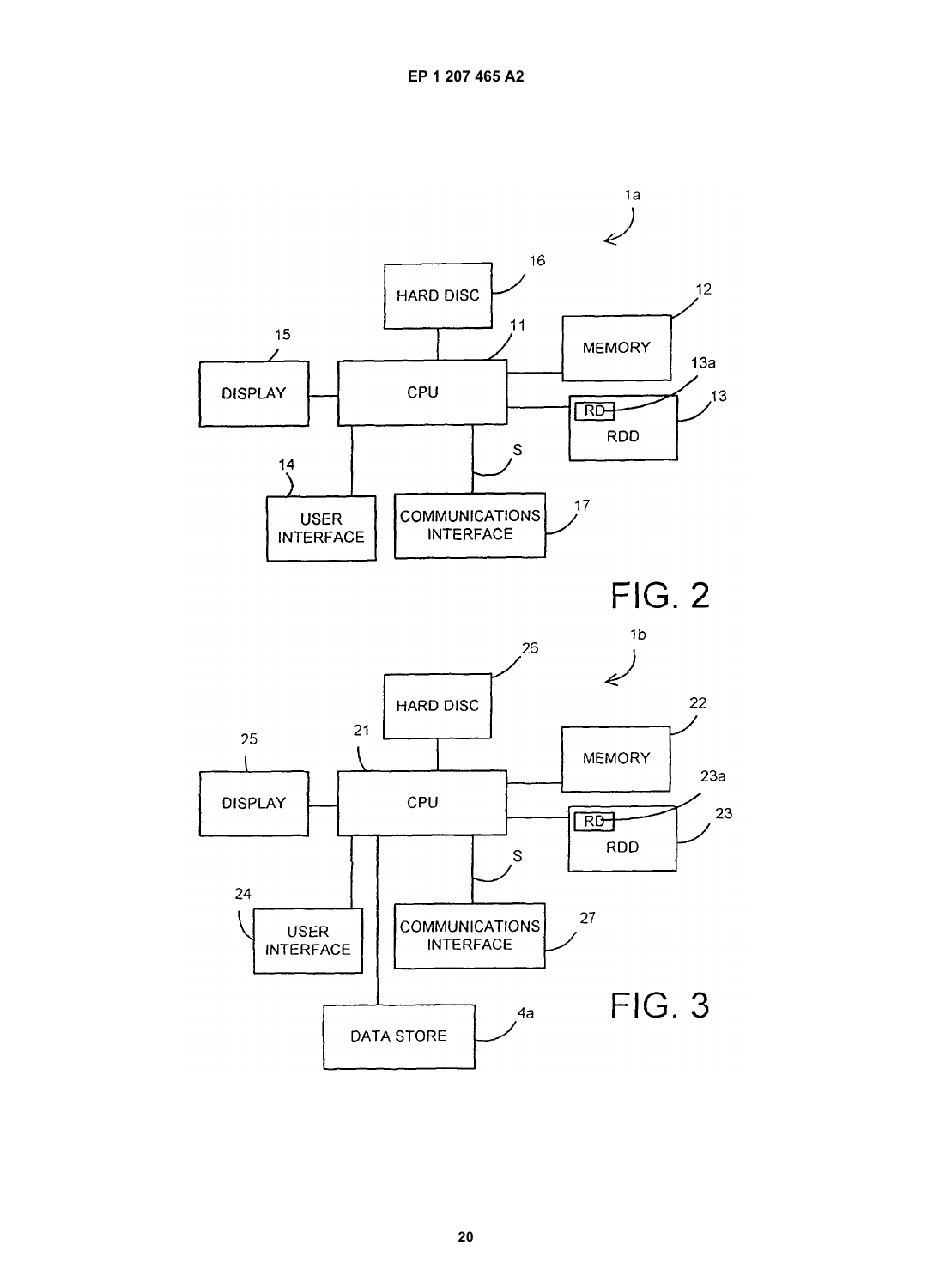

**FIG. 4**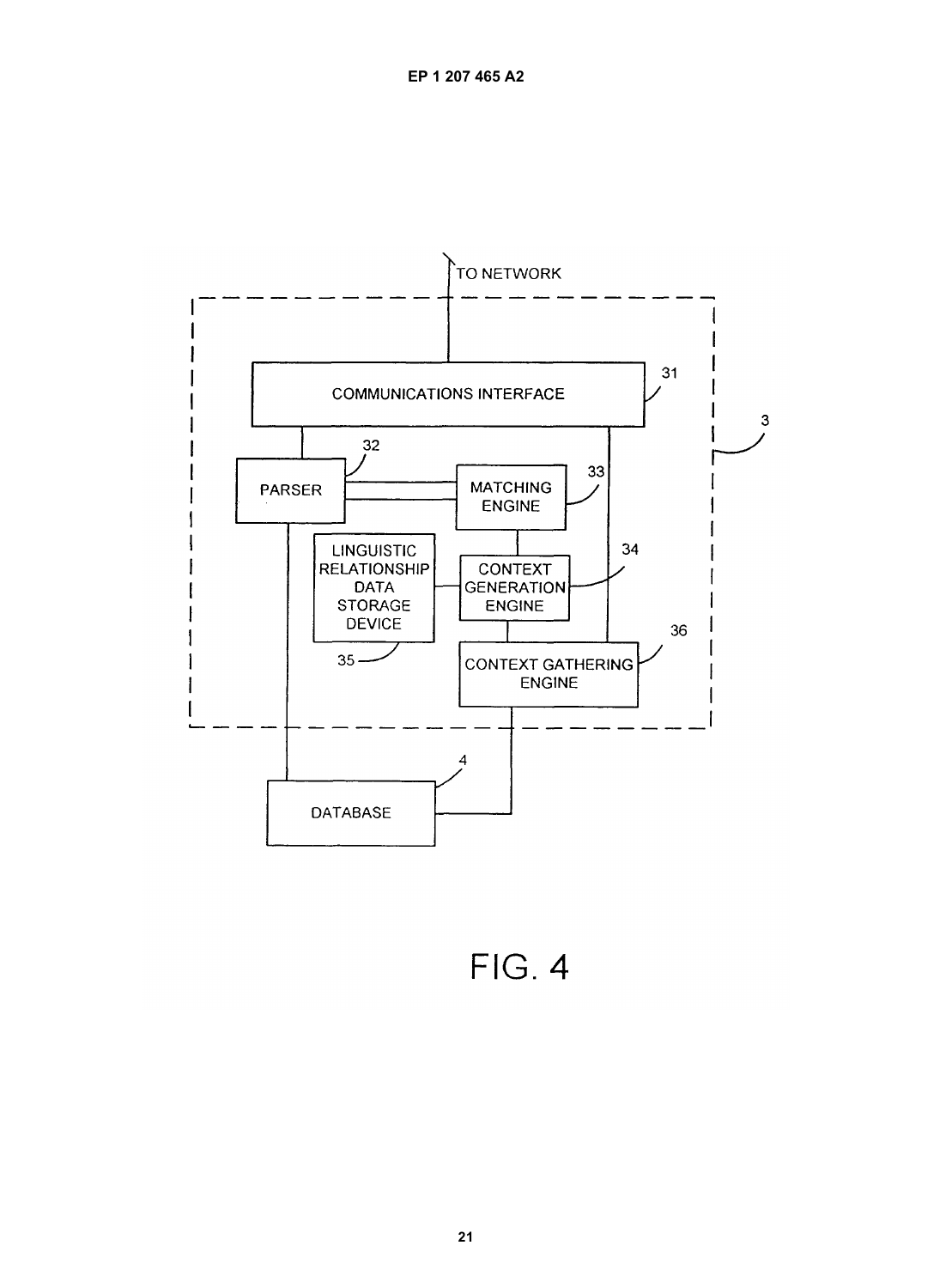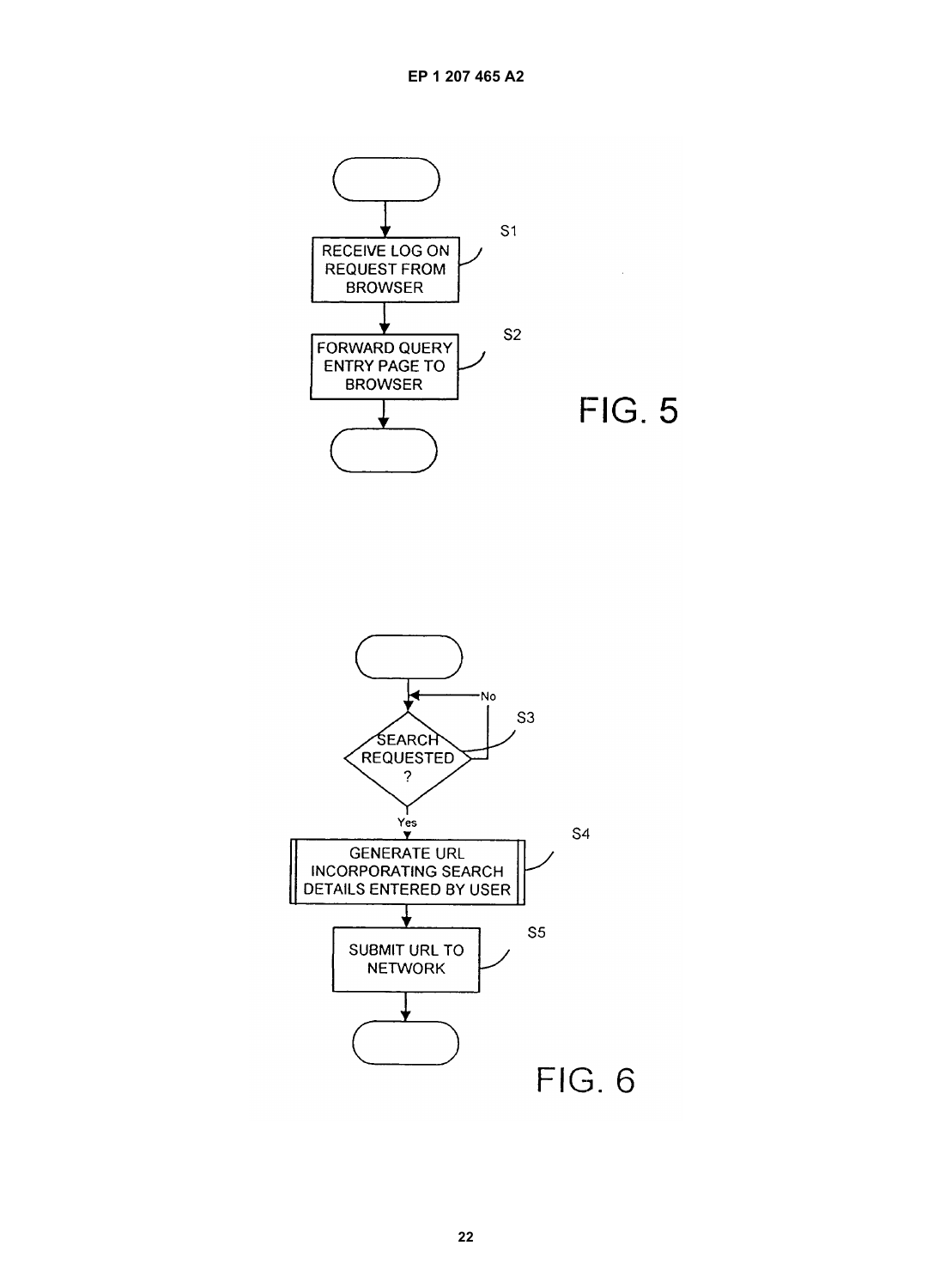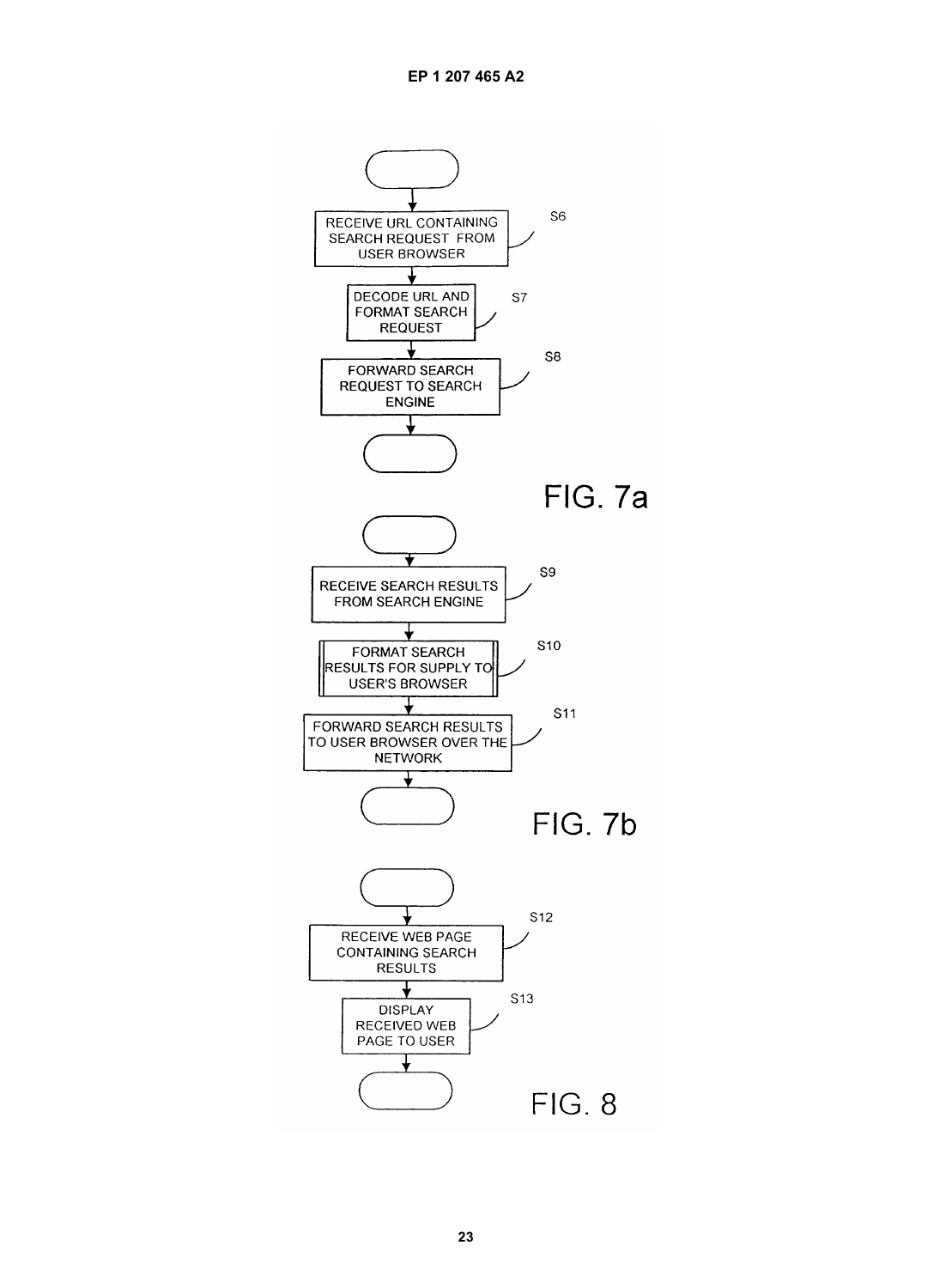

**FIG. 9**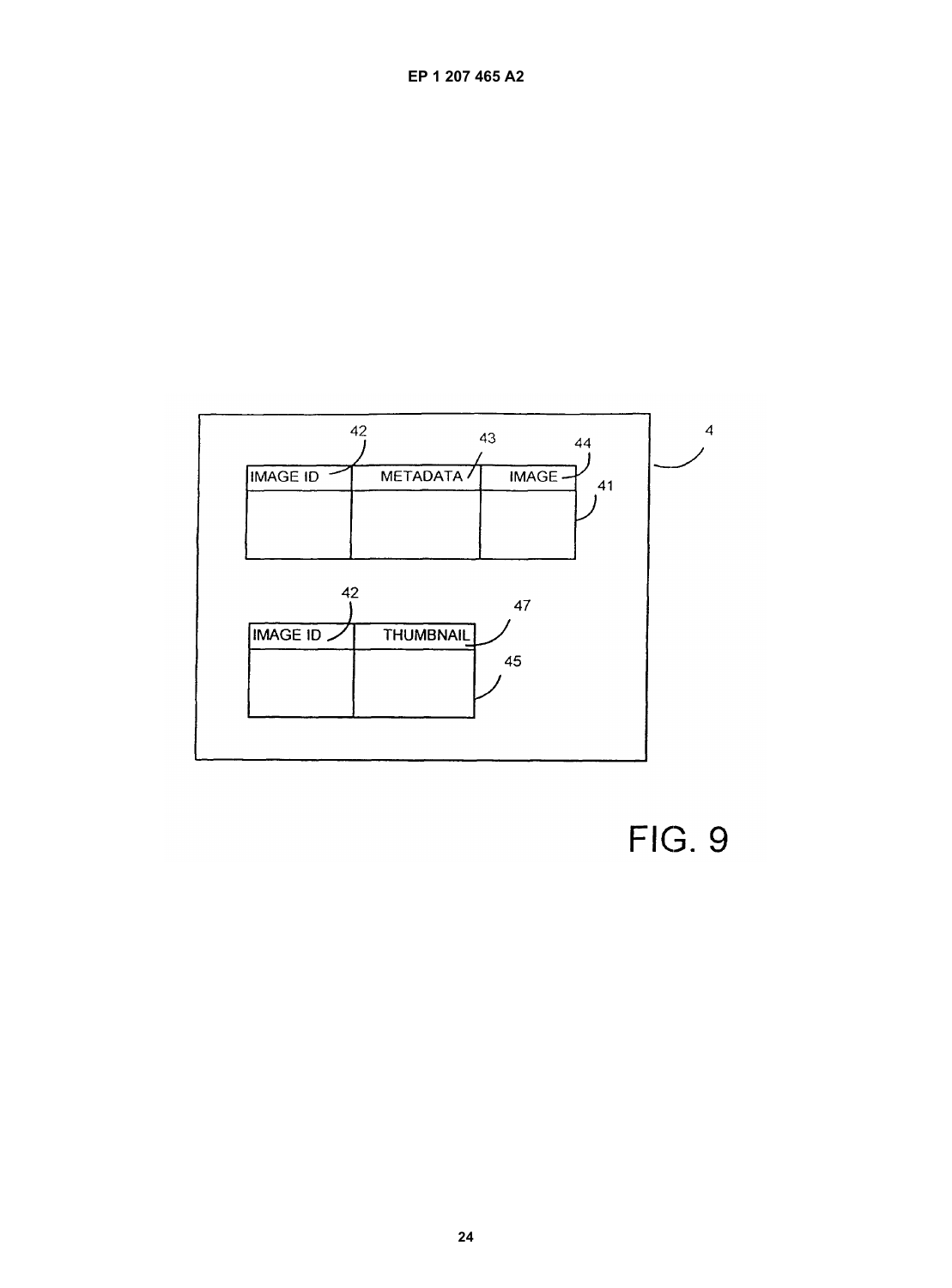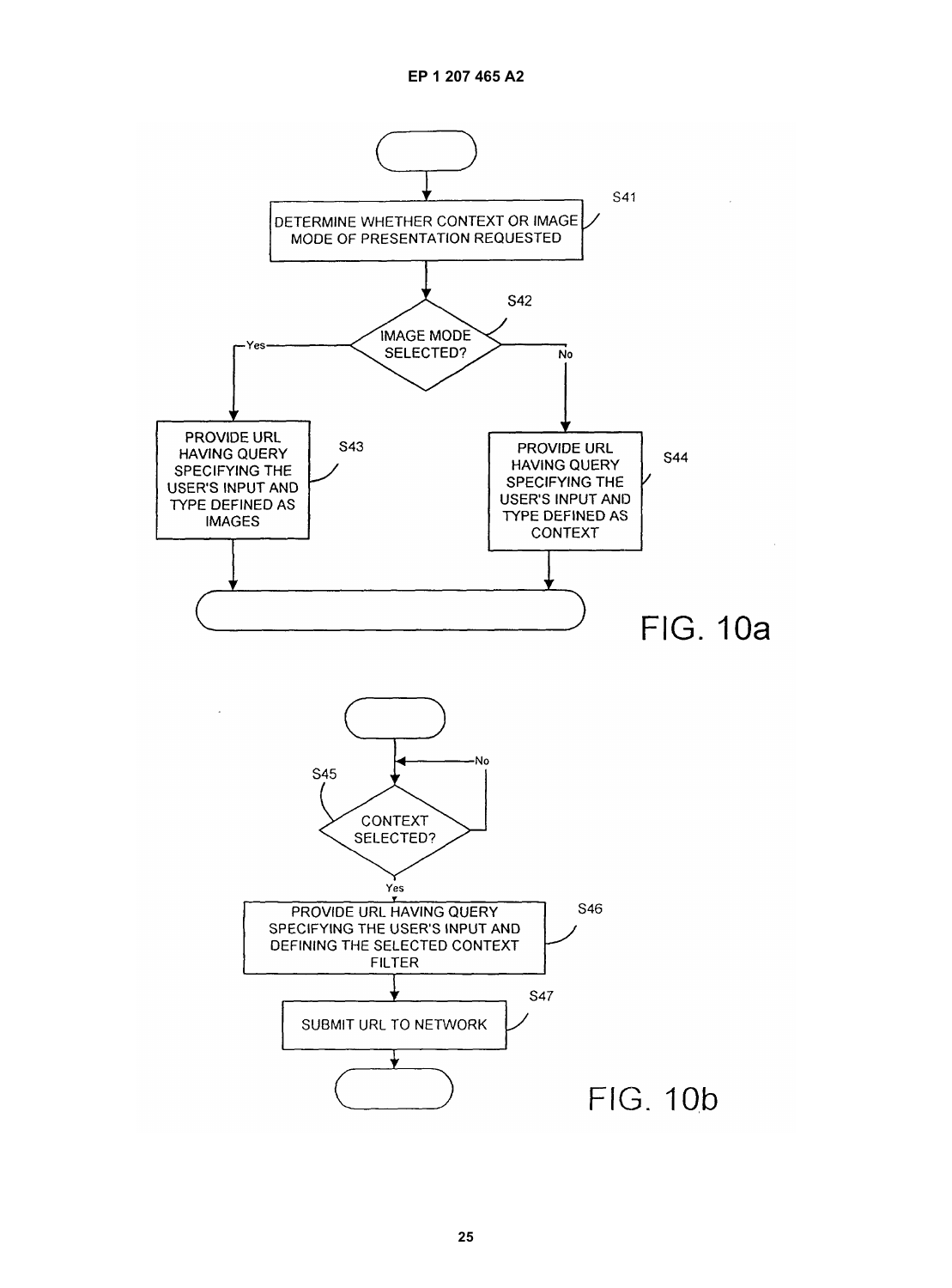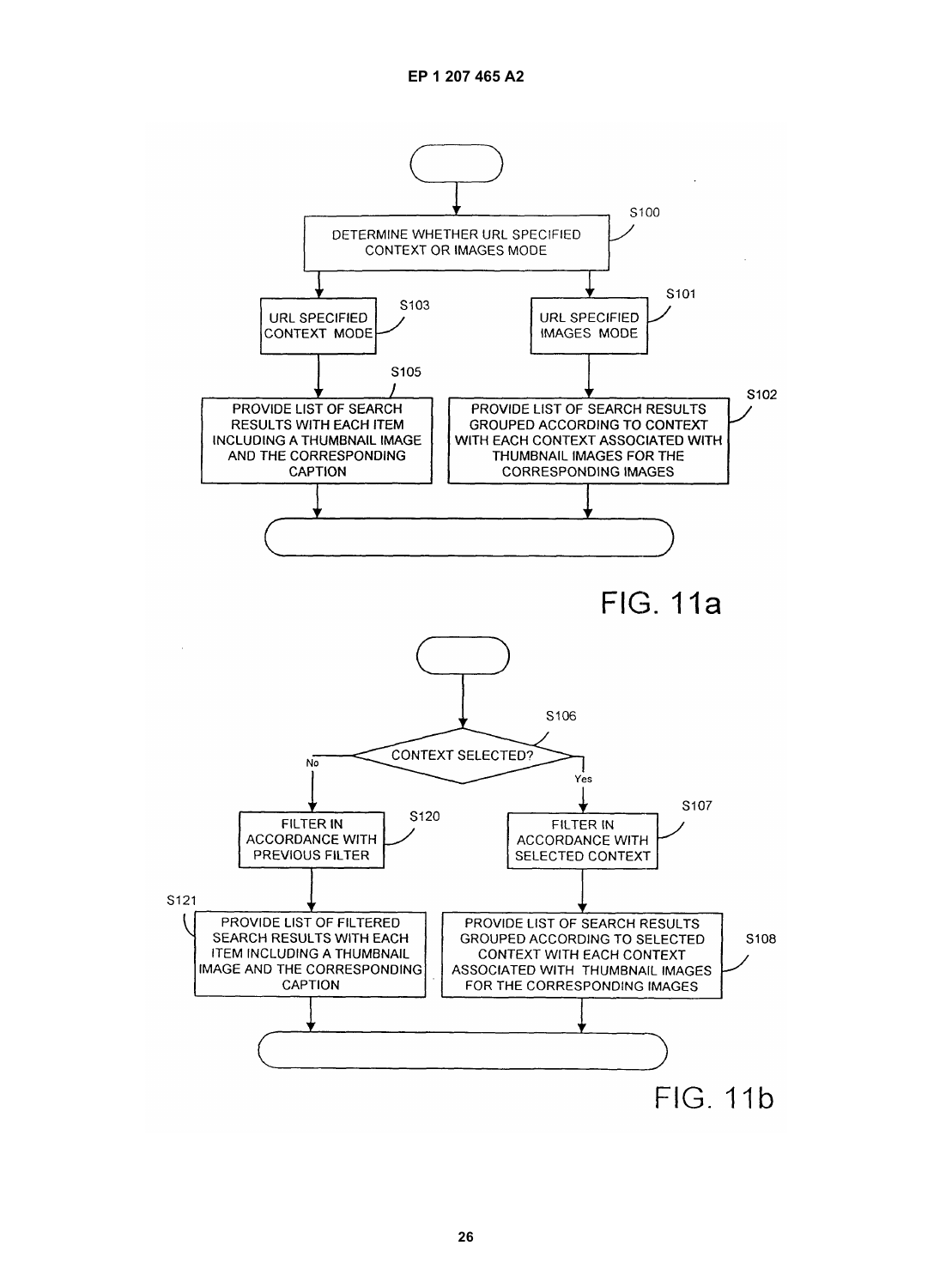

**FIG. 11c**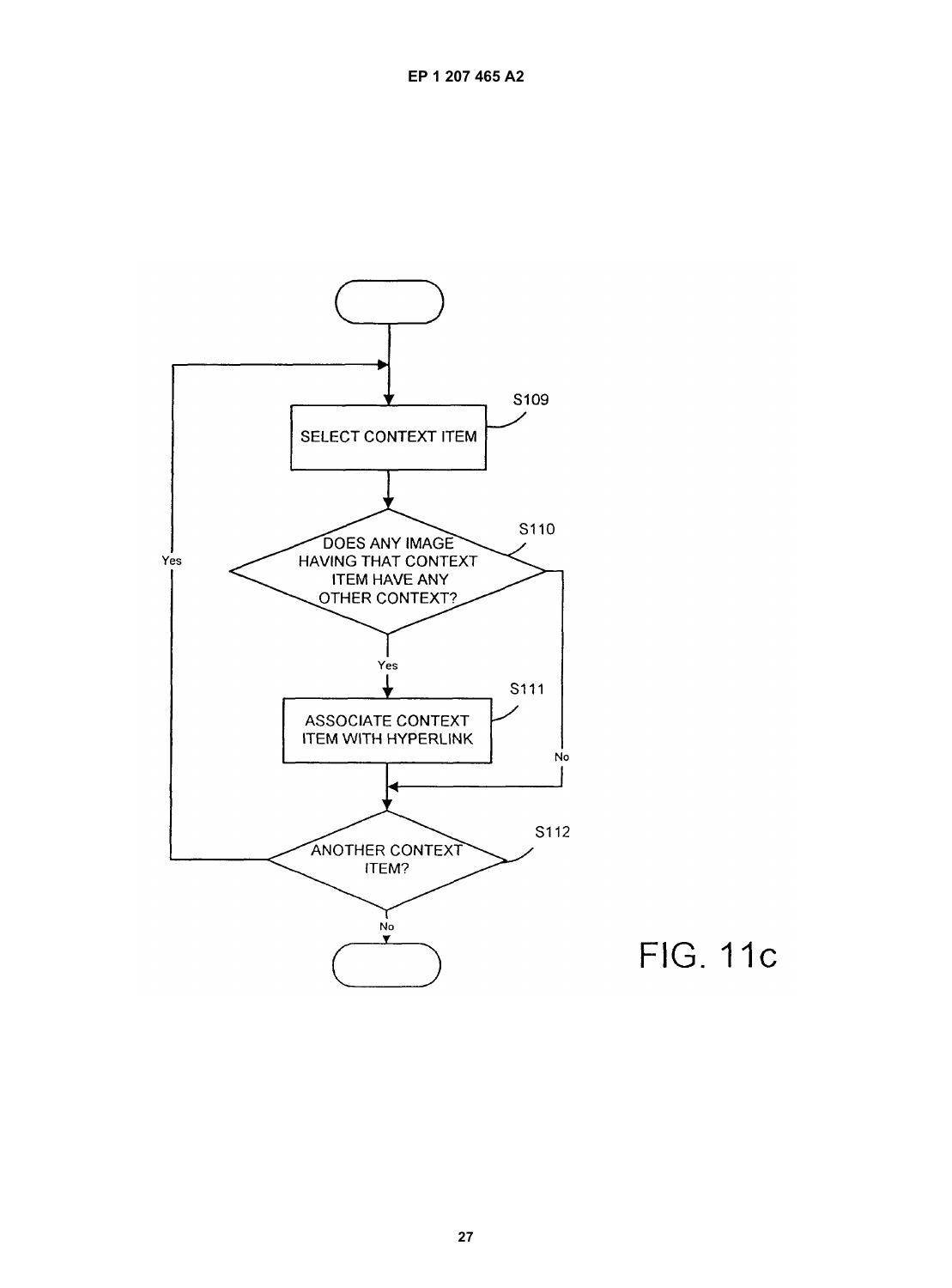|                                  |               | 50                    |      |
|----------------------------------|---------------|-----------------------|------|
|                                  | 51, 52        | 53                    | 54   |
| Image Search<br>Show Results As: | Contexts<br>O | O<br>Images<br>Search | Help |
| Example: Camera with a lens      |               |                       |      |
| 56                               |               |                       | 55 ا |

 $\sim$ 

**EP 1 207 465 A2**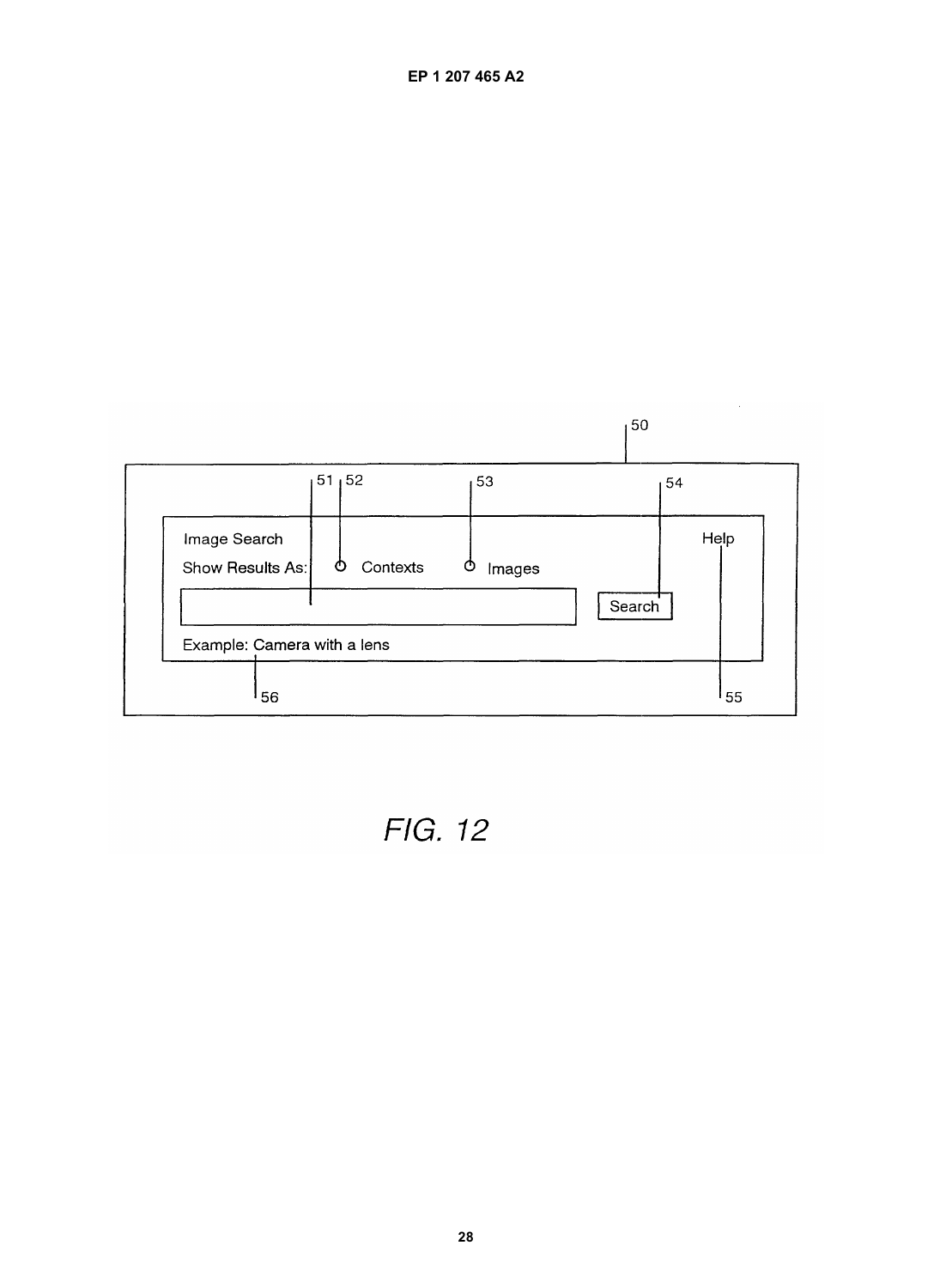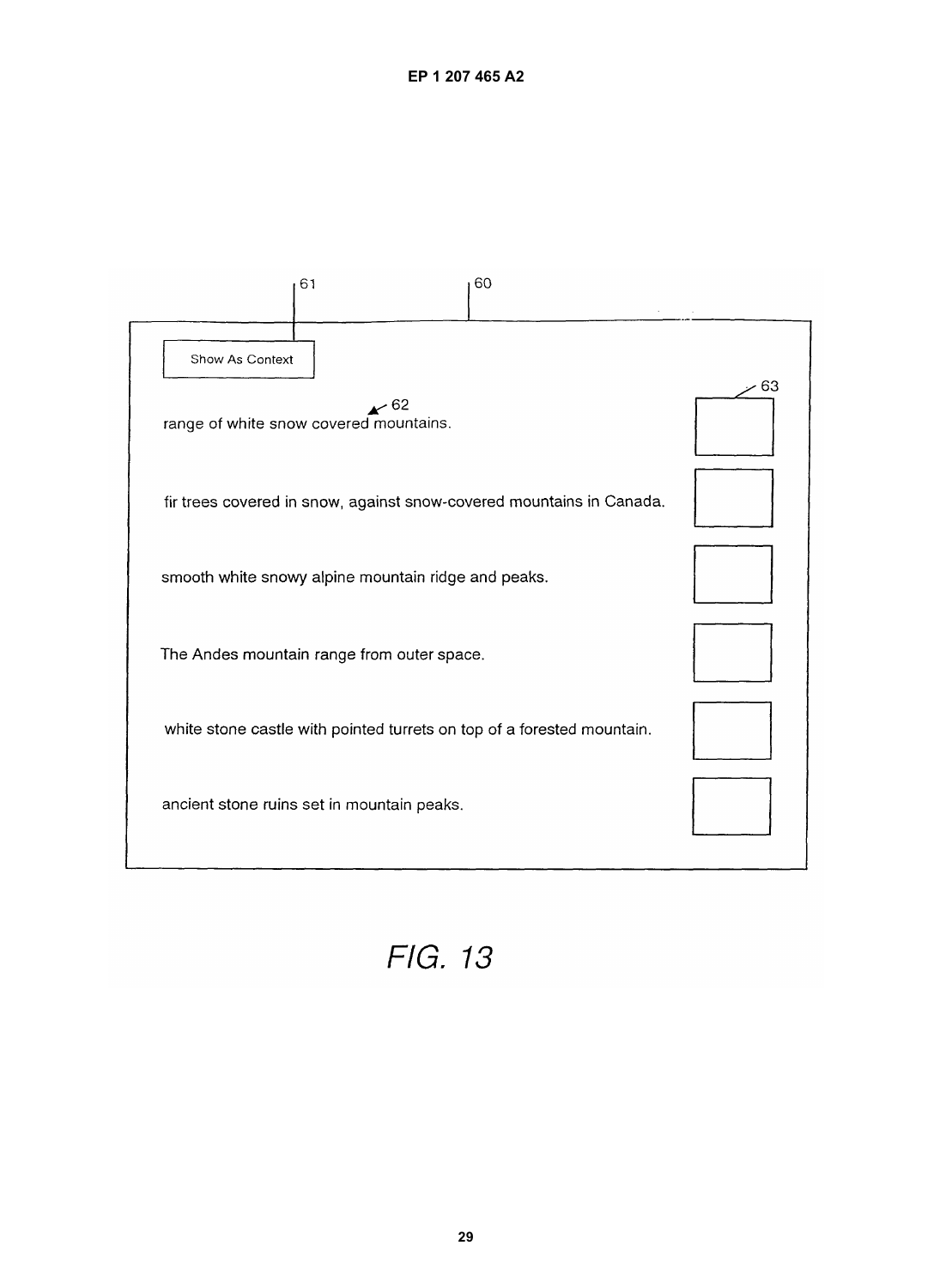| $-70$              |                              |                        |  |
|--------------------|------------------------------|------------------------|--|
| Matched 66<br>Word | - 67<br>Context <sup>®</sup> | Images $\sim$ 68<br>69 |  |
| mountain           | above a lake                 |                        |  |
|                    | above a pasture              |                        |  |
|                    | above a river                |                        |  |
|                    | above a town                 |                        |  |
|                    | against a blue sky           |                        |  |
|                    | against a sunset             |                        |  |
|                    | at dusk                      |                        |  |
|                    | blue                         |                        |  |
|                    | covered in vegetation        |                        |  |
|                    | huge                         |                        |  |
|                    | misty                        |                        |  |
|                    | rocky                        |                        |  |
|                    | snowy                        |                        |  |
|                    | viewed from<br>outer space   |                        |  |
|                    | volcanic                     |                        |  |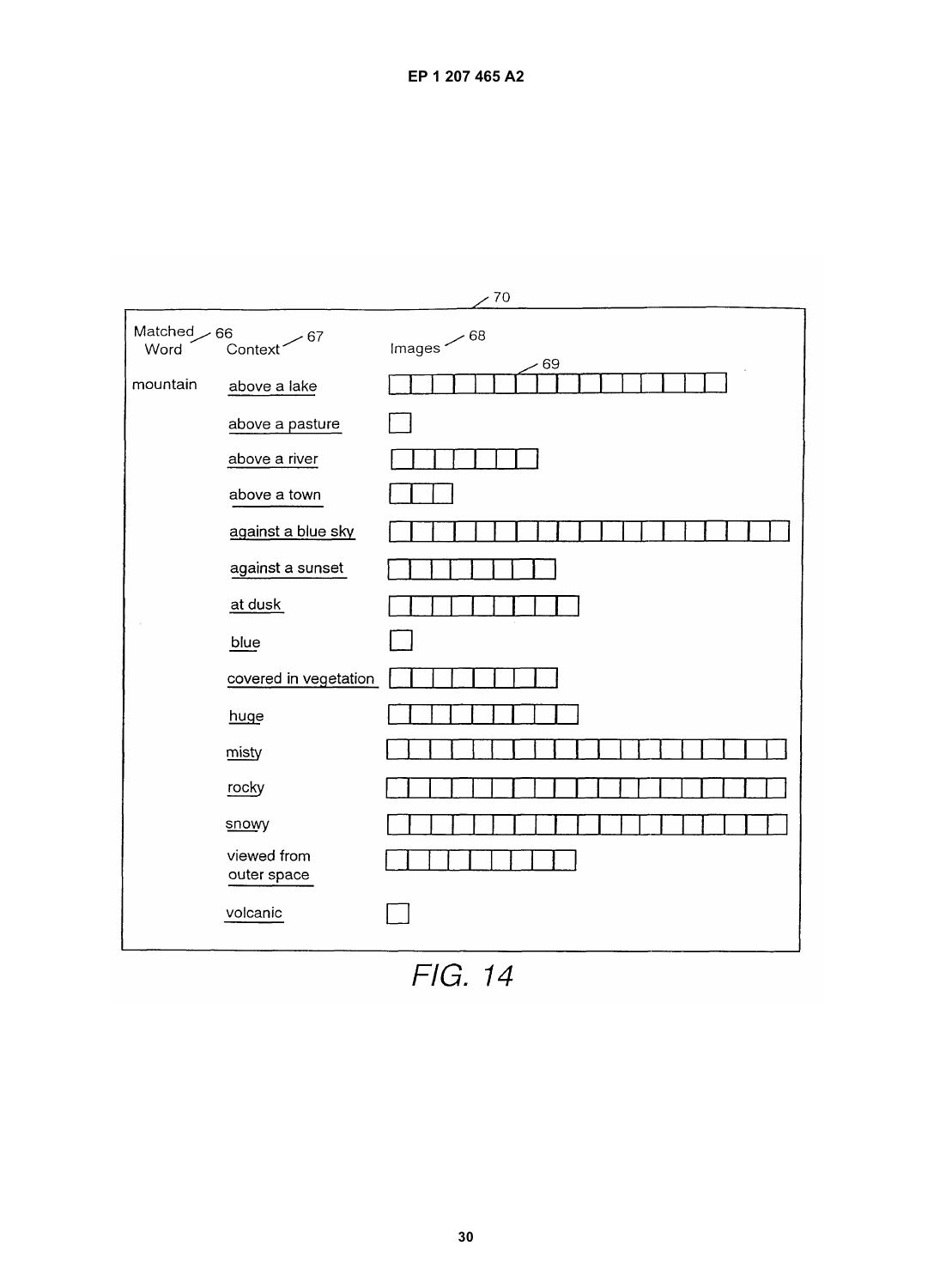